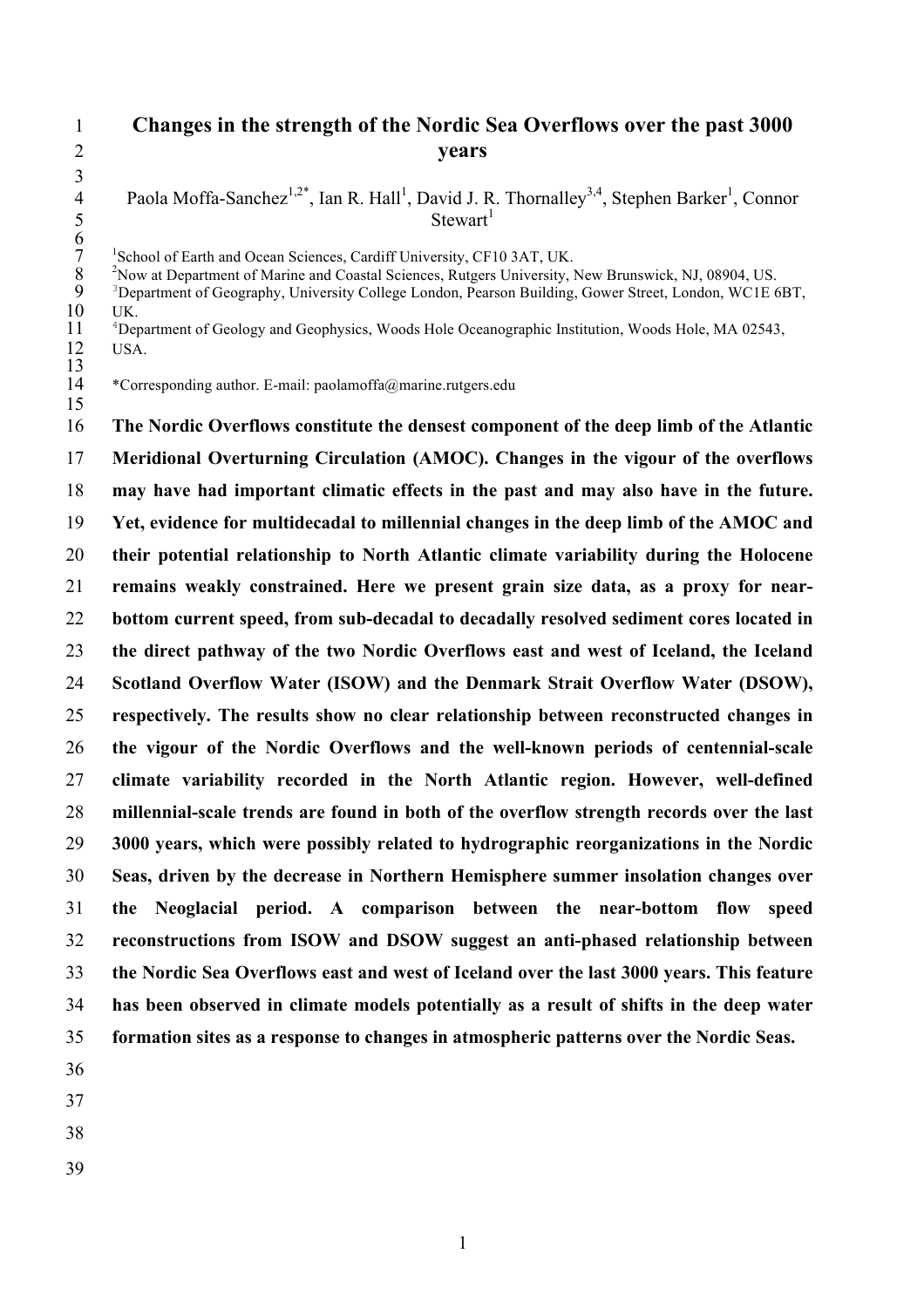### 1. Introduction

 The warm salty surface waters, originating in the tropics, are transported to the higher latitudes across the North Atlantic reaching the Nordic Seas and Arctic Ocean. During their northward transit these inflowing Atlantic waters lose heat to the atmosphere, via air-sea exchange, increase their density and eventually sink to form intermediate and deep water masses, via convective processes, in the Nordic Seas. This process is often referred as the Atlantic Meridional Overturning Circulation (AMOC) and since it regulates the transport and 47 distribution of heat, nutrients and  $CO<sub>2</sub>$  around the Earth's oceans, changes in the strength and structure of it have often been thought to be involved in past climate variability, particularly in the North Atlantic region [e.g. *Kuhlbrodt et al.*, 2007].

 The submarine ridge that lies between Greenland and Scotland, the Greenland-Scotland Ridge (GSR), forms a physical barrier that controls the exchange of deep dense waters between the Nordic Seas and the North Atlantic [e.g. *Meincke*, 1983] (Figure 1). The dense waters that flow across the GSR into the North Atlantic Basin are collectively referred to as the Nordic Seas Overflows. These overflows are of pivotal importance to the climate system since they provide ~30% of the volume transport of the lower limb of the AMOC and downslope entrainment with intermediate waters when entering the Atlantic Basin, increases the volume transport of the deep waters by three fold [*Dickson and Brown*, 1994; *Hansen et al.*, 2004]. Furthermore, the overflow of deep waters into the North Atlantic also helps set the pressure gradient at the surface, which contributes significantly to the northward inflow of warm waters into the Nordic Seas [*Hansen et al.*, 2010]. The advection of heat and salt to the high latitudes via the Atlantic inflow is important not only for ameliorating the climate in Western Europe [*Rossby*, 1996] but also for promoting deep water formation. Additionally, modelling studies have suggested that the density of the overflows and their transport can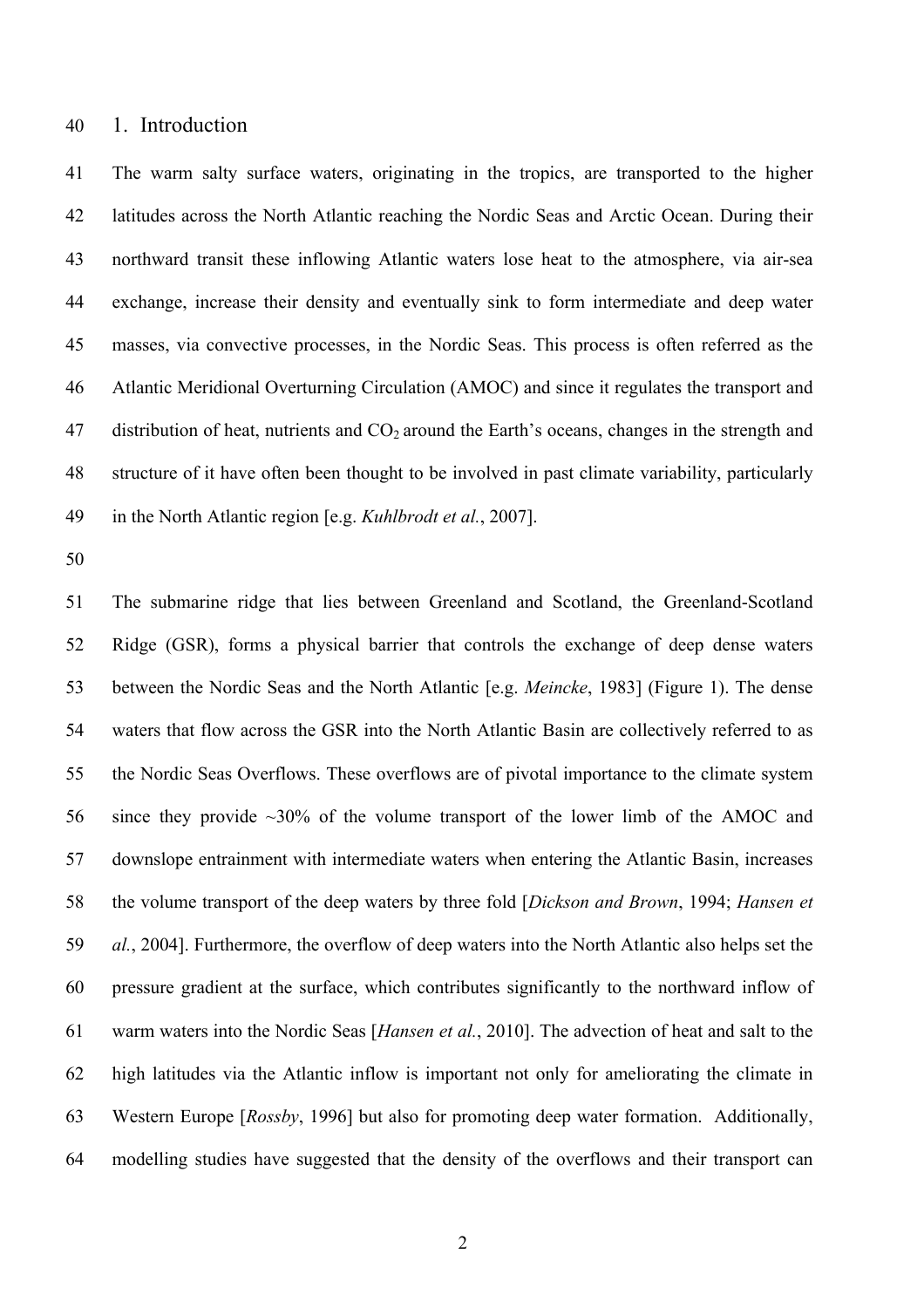also influence the surface hydrography south of the GSR, namely the subpolar gyre circulation [*Born et al.*, 2009; *Zhang et al.*, 2011].

68 Future climate simulations under increasing atmospheric  $CO<sub>2</sub>$  levels predict a change in the freshwater budget in the Arctic Ocean and Nordic Seas as a result of a decline in Arctic sea ice cover, melting of the Greenland Ice Sheet and increase in circum-Arctic river run-off [*Stocker et al.*, 2013]. The addition of freshwater into the high latitudes may lower the surface ocean salinity and reduce the formation of dense waters in the Nordic Seas, which would potentially weaken the overflow transport across the ridge, possibly affecting the AMOC [*Hansen et al.*, 2004; *Wilkenskjeld and Quadfasel*, 2005; *Rahmstorf et al.*, 2015].

 However, prior to reaching any conclusion on the anthropogenic drivers of climate change and their potential effect on the freshening and weakening of the overflows and the AMOC, it is necessary to extend the instrumental records of overflow vigour back in time to improve our understanding of the natural variability of these key components of the AMOC. On centennial time-scales, proxy reconstructions have revealed abrupt changes in the strength and/or depth of the overflow boundary currents at times corresponding to well-known millennial-centennial scale climatic oscillations, such as the 8.2 kyr event [*Ellison et al.*, 2006], the 2.7 kyr event [*Hall et al.*, 2004] and the Little Ice Age [*Bianchi and McCave*, 1999], and over the Holocene [*Thornalley et al.*, 2013]. This ocean-climate link suggests that the Nordic Sea Overflows, and their role in setting the strength of the AMOC, play a leading role in modulating climate variability over the current interglacial.

 Here we present near-bottom flow speed reconstructions from two sub-decadal to decadally resolved marine sediment cores which are strategically located within the present day flow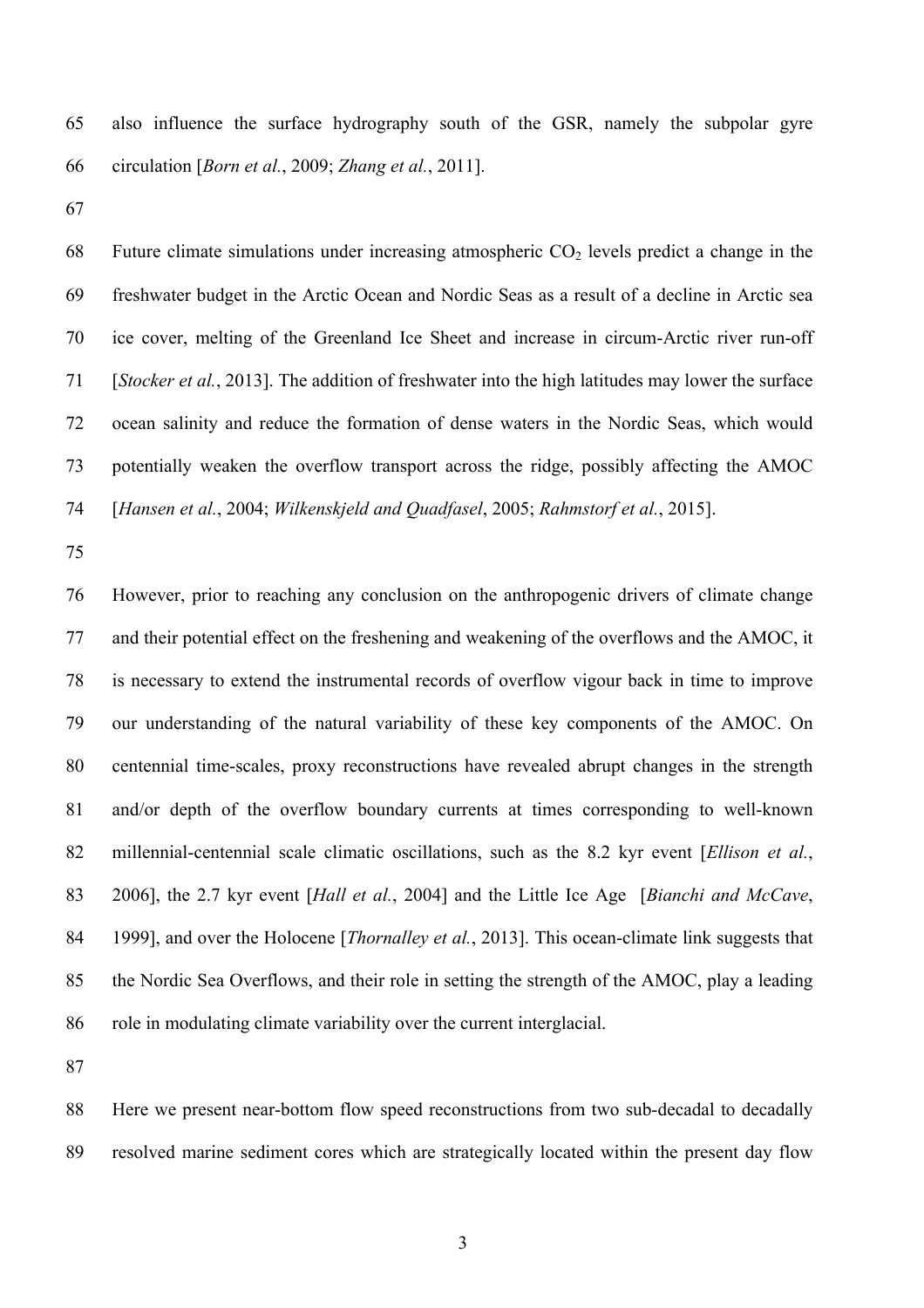path of the two main Nordic Sea Overflows, namely Iceland Scotland Overflow Water (ISOW) and Denmark Strait Overlow Water (DSOW) respectively, and which span the last 3000-4000 years. In order to reconstruct the relative flow speed changes we use the 93 paleocurrent proxy 'sortable silt' mean grain size  $(\overline{SS})$ , which is the average of the 10–63  $\mu$ m terrigenous fraction [*McCave et al.*, 1995]. Size sorting in this size range responds to hydrodynamic processes and can therefore be used to infer relative changes in the speed of the depositing current [*McCave et al.*, 1995; *McCave and Hall*, 2006].

# 2. Hydrographic Setting: The Nordic Overflows

 Deep water formation in the Nordic Seas sets a horizontal density gradient across the GSR which drives the transfer of these dense waters over the sill as the Nordic Sea Overflows [*Hansen et al.*, 2001]. The rate of dense water export by the overflows into the North Atlantic Basin is hydraulically controlled and is proportional to the cross-sill density difference of the water masses and to the upstream reservoir height [*Whitehead*, 1998]. Alteration of these factors drives changes in the vigour of the overflows reaching the Atlantic Basin.

 The densest overflow waters pass through the deepest passages of the GSR, the Denmark Strait and the Faroe Bank Channel. As such, the Nordic Sea Overflows are divided into two major branches east and west of Iceland: the Iceland Scotland Overflow Water (ISOW) and the Denmark Strait Overflow Water (DSOW), respectively (Figure 1). While the two overflows are different primarily because of the differing sill geometries and the physical 111 properties of their upstream source waters, both overflows contribute  $\sim$ 3 Sv each (1 Sv = 10<sup>6</sup>)  $112 \text{ m}^3$  s<sup>-1</sup>) to the total volume flux of dense waters ventilating the deep subpolar North Atlantic [*Olsen et al.*, 2008 and references therein]. Once the overflows cross the GSR, they descend over the sill subsequently entraining intermediate waters found in the Irminger and Iceland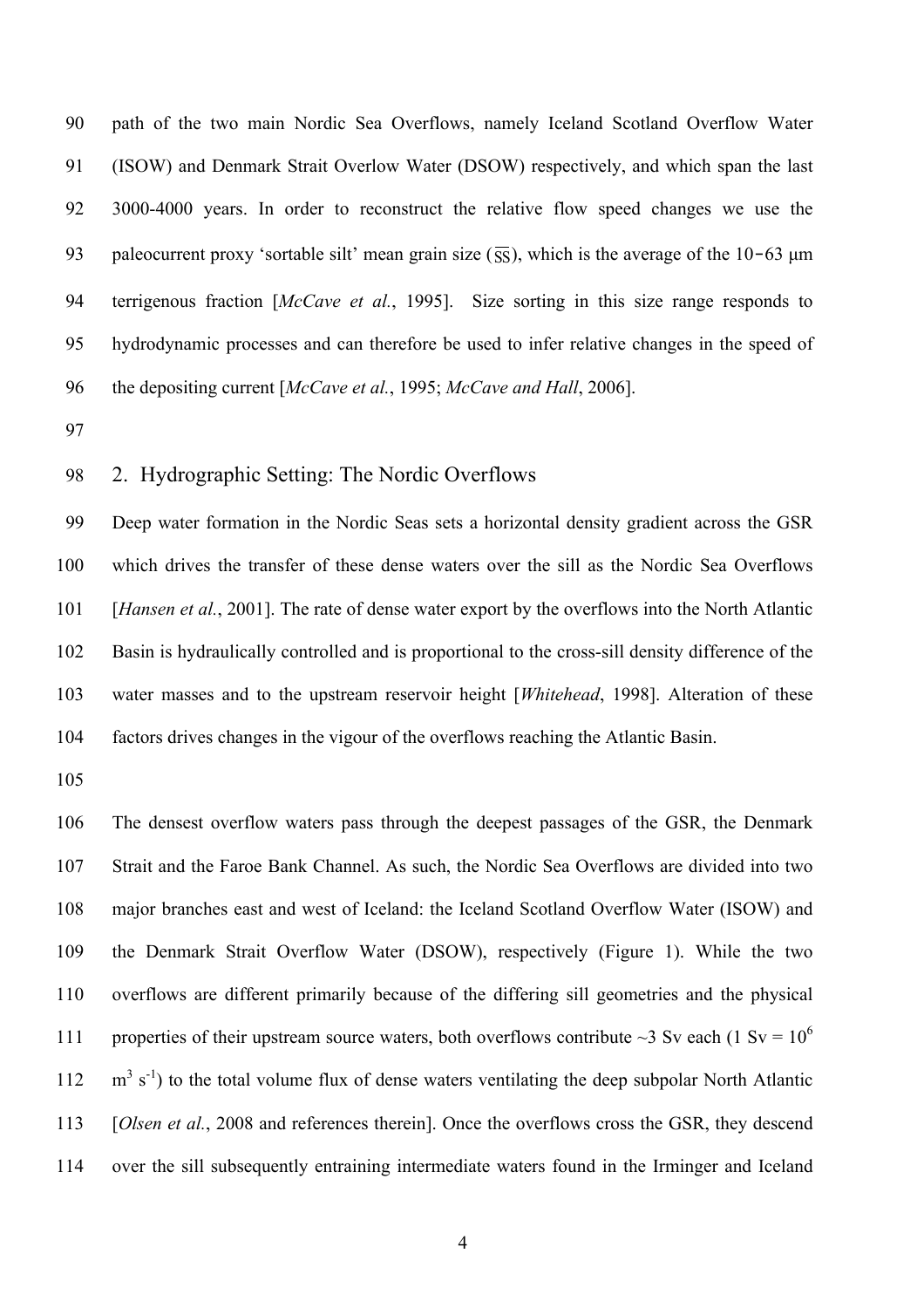Basins, such as Labrador Sea Water and other Subpolar Mode Waters. Thereafter, the overflows continue as density-driven bottom currents, following the bathymetry whilst undergoing further mixing with the overlying waters. This intensive downstream entrainment and mixing increase the initial volume transport by three-fold and significantly alter the hydrographic properties of the overflow waters [*Price and Baringer*, 1994]. The two overflows (ISOW and DSOW) merge south of the Denmark Strait forming the upper and lower branches of the Deep Western Boundary Current (DWBC) on reaching Cape Farewell, although here the different water masses are still distinguishable based on potential density [*Holliday et al.*, 2009]. The DWBC subsequently flows around the Labrador Basin (Figure 1) and in combination with Labrador Sea Water (LSW) eventually forms North Atlantic Deep Water (NADW), which constitutes the deep limb of the AMOC.

### 3.1. **Core settings**

 Sediment core RAPiD-17-5P (61° 28.90'N, 19° 32.16'W, 2303 m water depth) is situated on the deeper section of the south Iceland insular rise that runs along the northern edge of the South Iceland Basin (Figure 1) [*Thornalley et al.*, 2010]. Numerous hydrographic and hydro- chemical studies focusing on the deep circulation in the Iceland Basin [*Van Aken*, 1995; *van Aken and Becker*, 1996; *Bianchi and McCave*, 2000; *Fogelqvist et al.*, 2003] and the Conductivity Temperature Depth (CTD) data obtained during the CD159 cruise [*McCave*, 2004] show bottom temperatures and salinities of ~2.8-3°C and ~34.97 respectively at the core site, which confirm that RAPiD-17-5P lies directly in the present day pathway of the ISOW.

3. Materials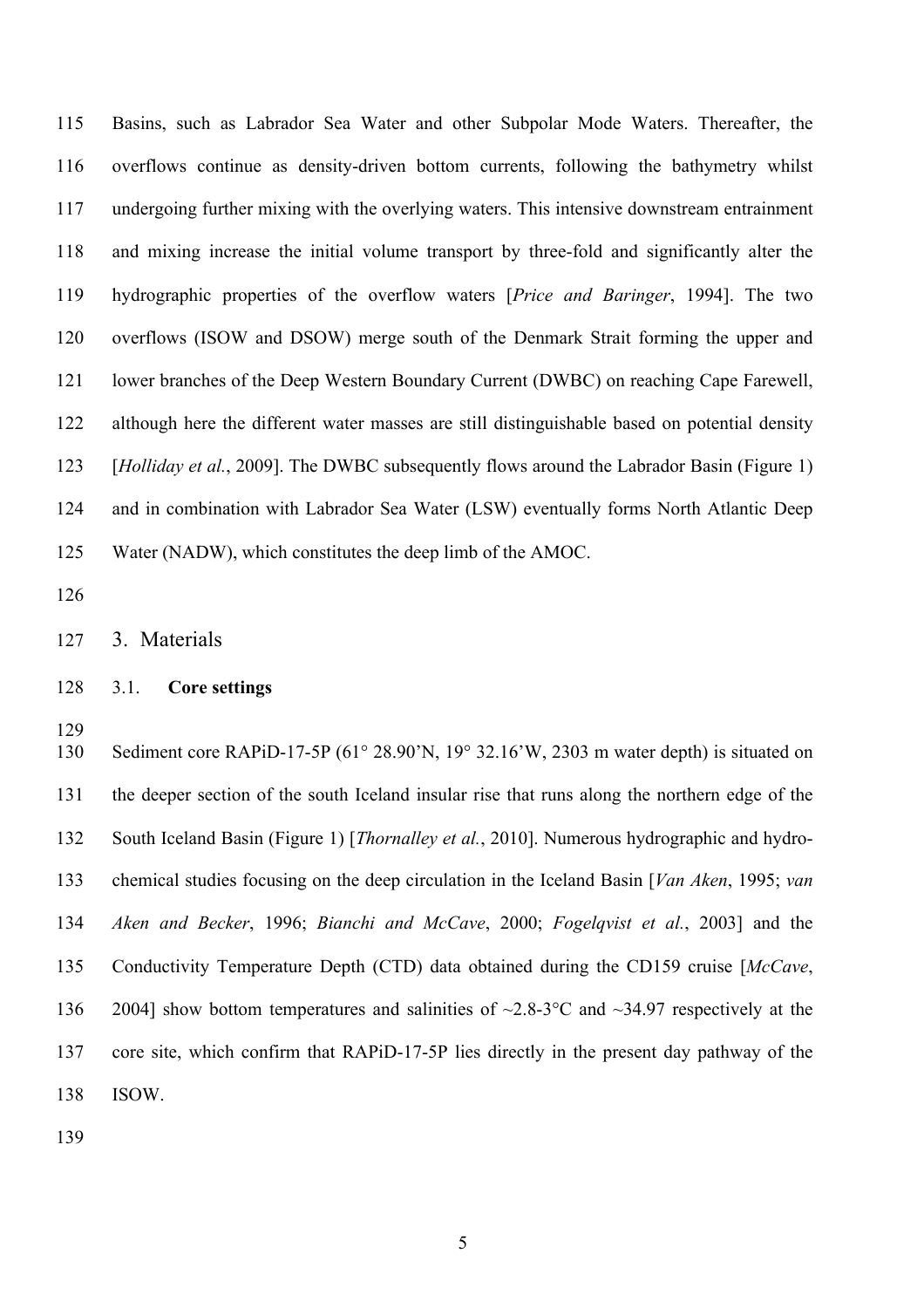Sediment core RAPiD-35-COM is a composite record comprising box-core RAPiD-35-25B [*Moffa-Sanchez et al.*, 2014b] and the piston core RAPiD-35-14P (57° 30.25'N, 48° 43.34'W, 3484 m water depth) both recovered from the same site located on the Eirik Ridge, south east of the southern tip of Greenland. CTD transects on the Eirik Ridge, show a 144 temperature of  $\leq 2^{\circ}$ C and salinity of 34.9 at the core location (3500 m water depth) [*Holliday et al.*, 2009]. CTD measurements obtained during the CD159 cruise at two neighboring locations (58° 14N, 47° 00W and 56° 45N, 52° 27W) in the Labrador Basin show 147 temperatures and salinities of 1.6-1.75  $^{\circ}$ C and 34.86-34.89 respectively (>3000 water depth) [*McCave*, 2004]. Both lines of evidence indicate that the core location currently lies in the 149 pathway of the DSOW (defined as  $>27.88 \text{ kg/m}^3$ ) (Hunter et al., 2007a).

### **3.2. Core-chronology**

 The core-chronology for RAPiD-17-5P has been previously published in Moffa-Sánchez et al. [2014a] and it is presented in the Supplementary Material of this article. The age model for RAPiD-17-5P was constructed based on a linear fit through the twelve radiocarbon dates, implying a constant sedimentation rate of approximately 80 cm/kyr for the last 9000 years  $(R^2=0.99)$  [*Moffa-Sanchez et al.*, 2014a]. The good linear fit to the calibrated dates suggests a probable lack of abrupt changes in the rate of the sediment deposition during the time interval studied. The core was sampled at 0.5 cm intervals and thus each data point represents an integrated time of ~6 years. The core-top of RAPiD-17-5P was lost as the piston core over penetrated [*McCave*, 2004]; the top 1 cm has a calibrated age of ~1737 years AD.

 The age-model for RAPiD-35-14P (57°30.25', 48°43.34', 3484 m) was constructed using ten <sup>14</sup>C AMS dates measured from monospecific samples of the planktonic foraminifer *Neogloboquadrina pachyderma (sinistral)* (>150 µm) and were converted to calendar years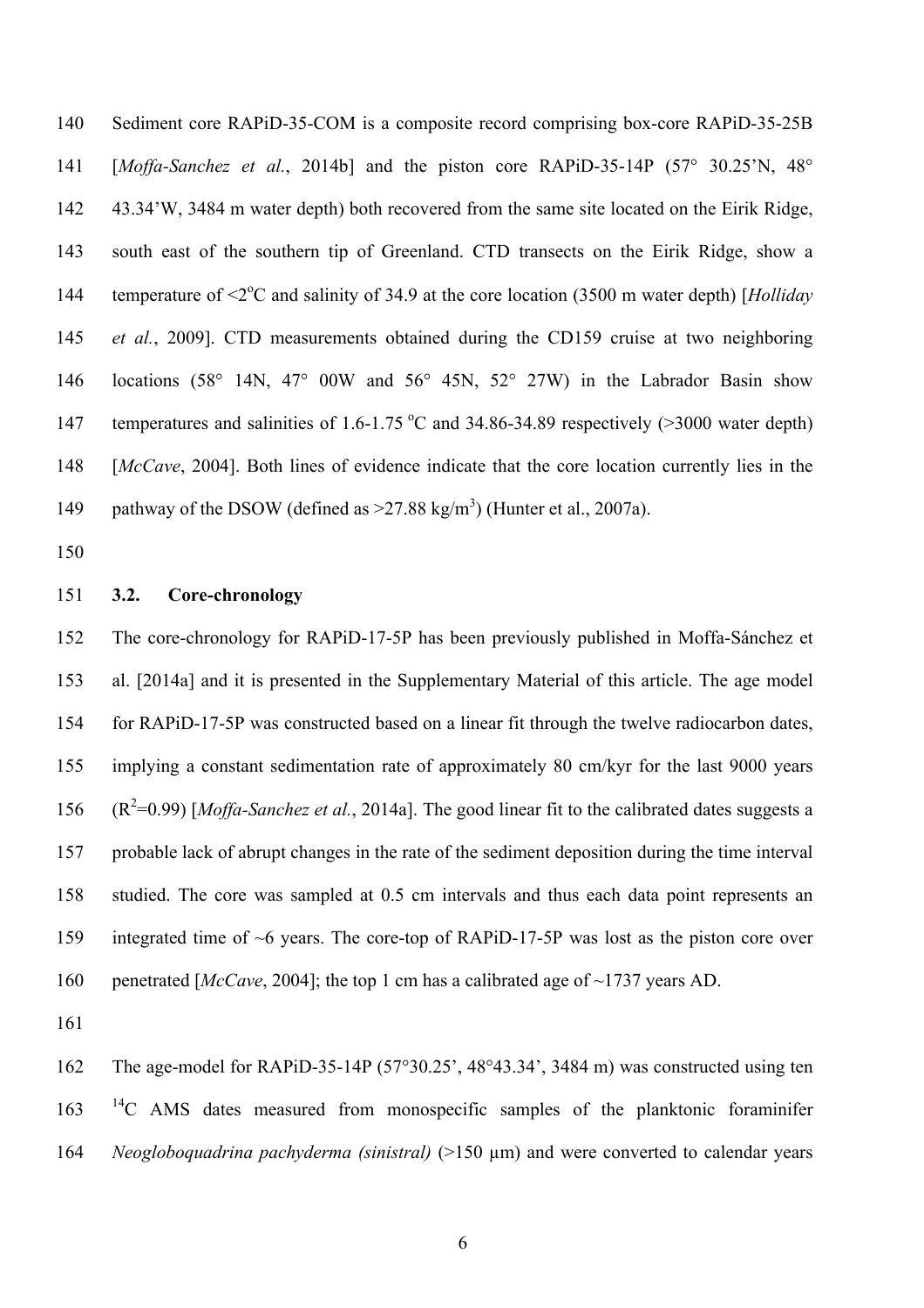using MarineCal13 dataset [*Reimer et al.*, 2013]. The core-chronology was constructed using a Bayesian Age-Model software; BChron [*Haslett and Parnell*, 2008; *Parnell et al.*, 2011] 167 (Table 1, Figure 2). Based on the  ${}^{14}C$  dating and further validated by the coarse fraction percent in the two cores, the splicing point between the bottom of the box-core RAPiD-35- 25B [*Moffa-Sanchez et al.*, 2014b] and the piston core RAPiD-35-14P, was assigned to a depth of 30 cm in RAPiD-35-14P (Figure 2). This spliced record is referred to as RAPiD-35- COM hereinafter.

# 4. Methodology

# **4.1. Sortable Silt**

175 Sortable silt mean grain size  $\overline{(\overline{SS})}$  is defined as the mean grain size of the 10-63  $\mu$ m terrigenous material [*McCave et al.*, 1995]. The particles in this size range behave non- cohesively (i.e. without adhering to one another) and are therefore sorted by primary particle 178 size in response to hydrodynamic processes. Consequently,  $\overline{SS}$  can be used to infer relative changes in the near-bottom speeds of its depositing current [*McCave et al.*, 1995; *McCave and Hall*, 2006].

182 The sediment for  $\overline{SS}$  analysis was prepared following the method outlined by McCave et al. [1995]. This involves the removal of carbonate and biogenic opal using 2M acetic acid and 184 2M sodium carbonate at 85  $\degree$ C for 5 hours. The acid step was repeated twice (each batch of acid was left in the samples for at least 24 hours) it was followed by a water rinse before the addition of sodium carbonate to the sample. The samples in sodium carbonate were then 187 placed in the water bath for 5 hours at 85  $\degree$ C and vigourous stirring was carried out 3 times during this time interval to promote dissolution of the biogenic silica. Once the carbonate and biogenic opal removal steps were completed the samples were suspended in 0.2 %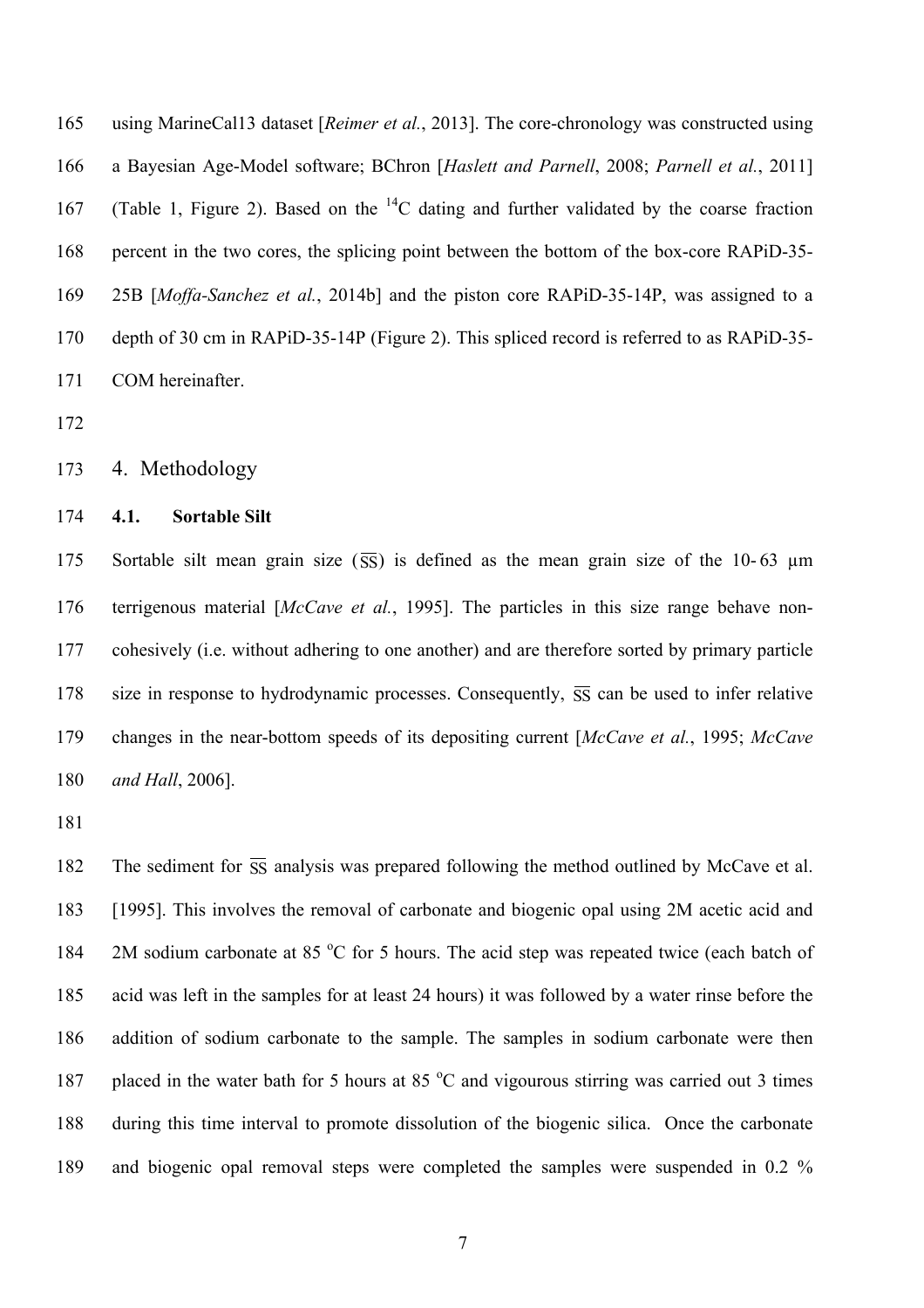sodium hexametaphosphate (Calgon) dispersant in 60 ml Nalgene bottles. To ensure full disaggregation, all samples were placed on a rotating wheel for a minimum of 24 hours and were finally ultrasonicated for 3 minutes immediately prior to the sample analysis using a *Beckman Multisizer 3 Coulter Counter*. For each run, two aliquots of the same sample (150 µl) were pipetted into the beaker as a measure to minimise the procedural error attached to pipetting.

197 As detailed in Bianchi et al. [1999], the Coulter Counter aperture size was set for 140  $\mu$ m. A particle sizing and counting threshold was set to 8 µm and 10 µm respectively, with a sizing bin of 256 and the total count of 70,000 particles in the 10-63 µm size range was performed for each run. The samples were run with a suspended particle concentration of <4% (generally between 1- 2.5%). Initial analysis showed poor precision (up to 3 µm), which was caused by the settling of the particles from the sample in suspension over the period of the analyses. This was overcome by elevating the speed of the stirrer (speed 54). Additionally, 204 the volume of electrolyte (Isoton<sup>TM</sup>) used to suspend the sample was increased in order to avoid turbulence and drawdown of bubbles into the sample at the higher stirrer speed. The sample blank under the higher stirrer speed did not produce significant background noise. Each sample was run a minimum of twice in an arbitrary order and over several days. The 208 average standard deviation from the duplicate or triplicate runs was  $\pm 0.6$  and  $\pm 0.1$  µm in RAPiD-17-5P and RAPiD-35-COM, respectively.

**4.2. Statistical and Spectral Analysis**

 Single Spectral analysis was performed using a multi-taper method [*Pardoiguzquiza et al.*, 1994], and spectral confidence levels were located using the robust AR(1) modelling of median-smoothed spectra [*Mann and Lees*, 1996]. Wavelet analysis was performed using *Wavelet* from Torrence and Compo [1998] and in order to study the presence and timing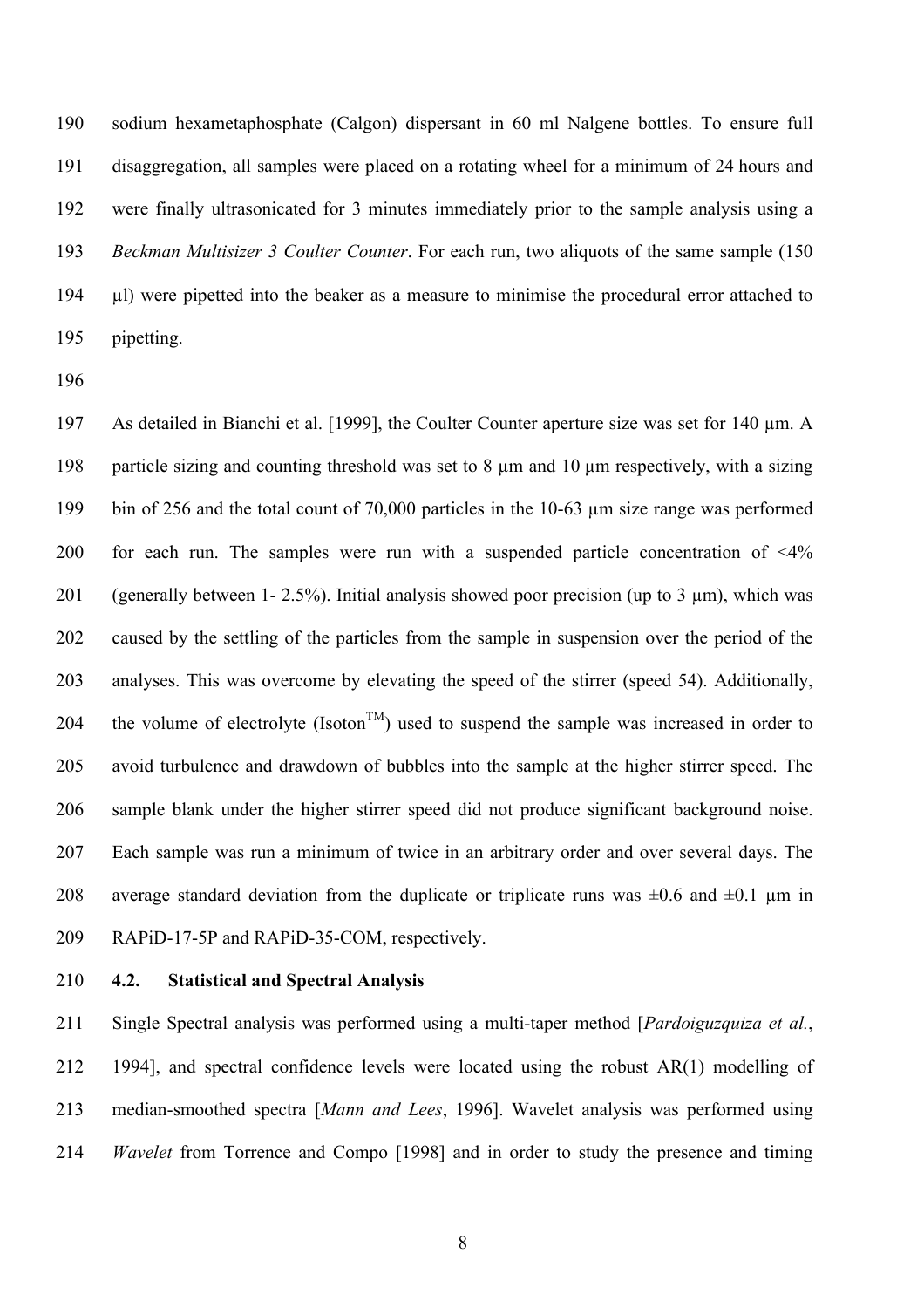periodicities obtained in the single spectral analysis. Time-series correlation was performed using the PearsonT programme [*Mudelsee*, 2003]. In PearsonT, the Pearson's correlation coefficient is estimated employing a nonparametric stationary bootstrap confidence interval with an average block length proportional to the maximum estimated persistence time of the data [*Mudelsee*, 2003].

5. Results

**5.1. RAPiD-17-5P (Iceland Basin)**

222 The sub-decadal  $\overline{SS}$  near-bottom flow speed reconstruction for ISOW in the Iceland Basin from RAPiD-17-5P shows a particle size variability of 6-8 µm for the last 3000 years (Figure 224 3e). The  $\overline{SS}$  record shows the highest variability on a decadal timescale between 3000-2200 225 years BP with a broad well-defined minimum in  $\overline{SS}$  occurring between 1850-1500 years BP 226 with a low centered at 1750 years BP followed by a gradual steady decrease of  $\sim$ 4.5 µm since ~1500 years BP. Other marked slowdowns of ISOW occur at around 2250, 2050, 1250 and 950 yrs BP (Figure 3e).

 Single spectrum and wavelet analyses were performed on the 18.6 yr (minimum time-step) 230 gaussian interpolated  $\overline{SS}$  records with a 56.9-yr window for RAPiD-17-5P. Cyclicities are found at 165 and 75 years at >95% and >90% Confidence Limit (CL), although wavelet analysis reveals that these cyclicities are not stationary throughout the record suggesting they are not a pervasive feature of the flow speed record (Supplementary Figure 1,2).

# **5.2. RAPiD-35-COM (Eirik Drift)**

 The near-bottom flow speed reconstruction for DSOW from RAPiD-35-COM (Eirik Drift) 237 shows a SS variability of  $\sim$ 7 µm, ranging in grain sizes between 19-26 µm over the last 4000 238 years (Figure 4a). The record shows persistent low SS and relatively stable (decrease amplitude variability) between 2300-4000 years BP. At 2300 years BP the record shows a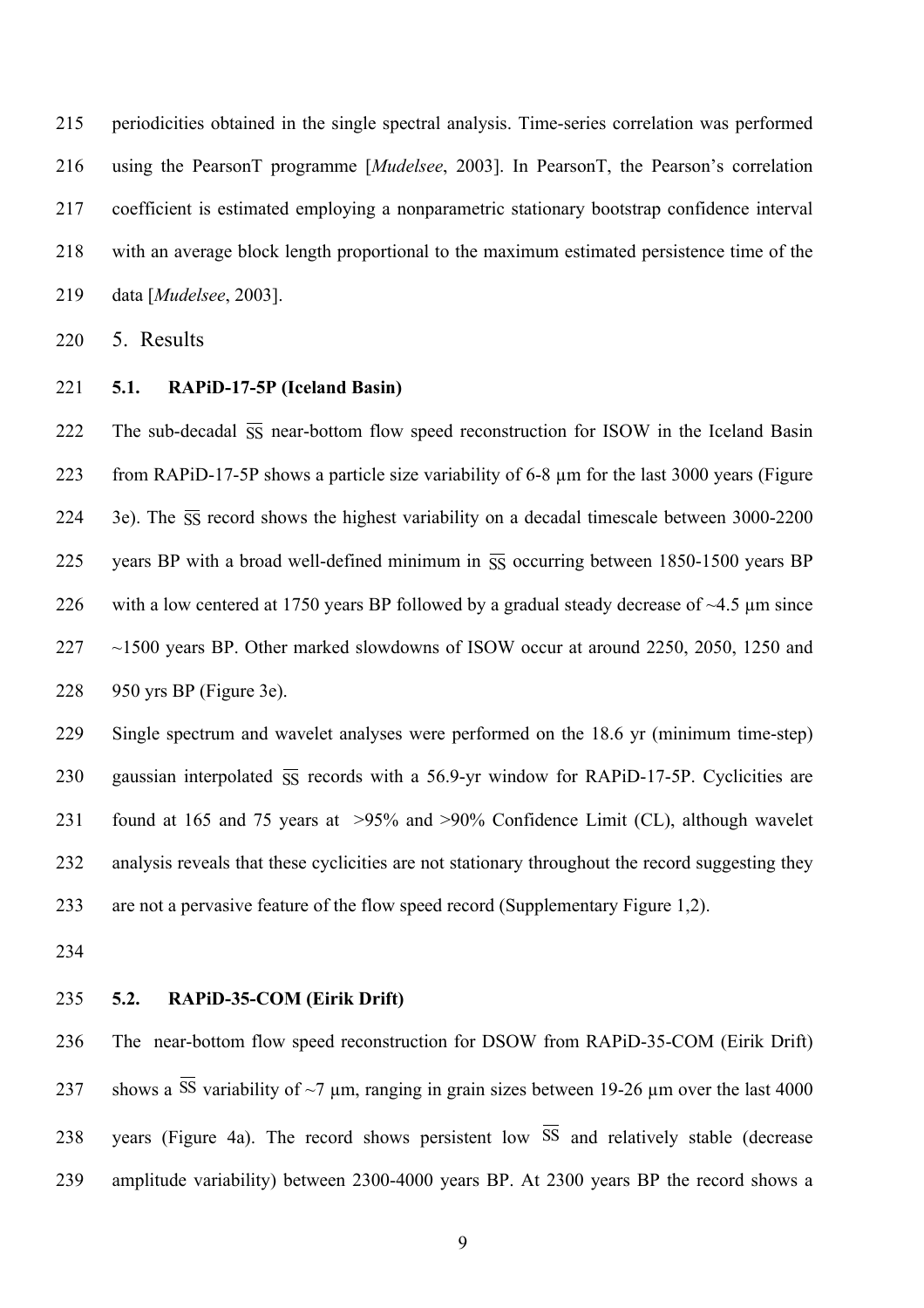shift to higher amplitude variability (Figure 4a inset) with also faster flow speeds becoming 241 more prevalent towards the present. Additional centennial-scale lows in SS are found at 1900-2100, 1100-1500 and 300-500 years BP (Figure 4a).

243 Single spectrum and wavelet analysis on the 45-year Gaussian smoothed  $\overline{SS}$  record from RAPiD-35-COM reveal some periodicities at around 500 years, 280 years and 180 years, with a hint of cyclicities at around 1500 years BP, however these cyclicities are not pervasive 246 through the last 4000 years (Supplementary Figure 3,4).

6. Discussion

# **6.1. Multidecadal to centennial changes in the ISOW strength over the last 3000 years**

251 The  $\overline{SS}$  record from RAPiD-17-5P shows very defined and clear centennial to multidecadal oscillations (Figure 3e), however, it does not reveal a systematic relationship with previous reconstructions of climate variability derived from other sites within the North Atlantic, originally established from glacier advances and retreats by Denton and Kárlen [1973] and then synthesized and reviewed by Mayewski [2004] (Figure 3).

 We use spectral analysis results to assess the possible presence of internal modes of variability of the ISOW vigour. Similarly to the recent study by Lohmann et al. [2014], the periodicities found in the 75-year domain could be related to the so-called Atlantic Multidecadal Oscillation (AMO). The AMO is defined as the interannual variability of sea 261 surface temperature in the North Atlantic between  $0\n-70^\circ$ N and have been observed to oscillate with periodicities of 50-88 years [*Schlesinger and Ramankutty*, 1994]. Modelling studies have suggested that the AMO arises from internal variability in the strength of AMOC [*Delworth and Mann*, 2000; *Knight et al.*, 2005], mostly via northward salt transport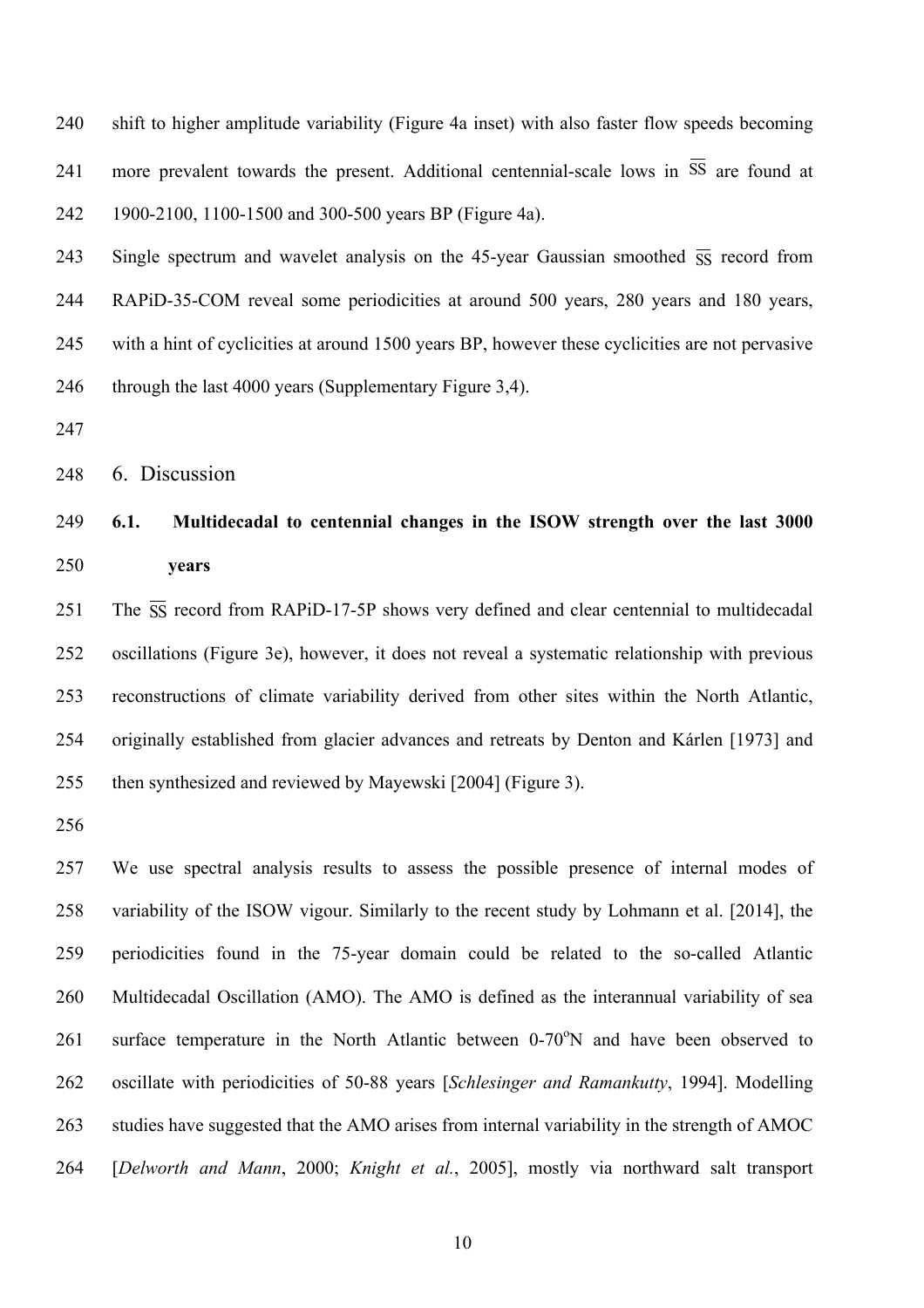feedbacks that occur in the order of 50-60 years [*Vellinga and Wu*, 2004]. Vellinga and Wu [2004] propose that a strong AMOC, enhances the transport of heat and salt to the higher latitudes creating a cross-equatorial sea surface temperature gradient that drives a northward migration of the ITCZ which will eventually freshen the tropical Atlantic and this freshwater anomaly will travel northwards and slowdown the AMOC. According to modelling work this process takes approximately 50-60 years [*Vellinga and Wu*, 2004].

 The potential for a relationship between the AMO and the ISOW strength suggested by the spectral characteristics has also been observed in other grain size reconstructions [*Lohmann et al.*, 2014]. If correct, this would be evidence of the link between the strength of the AMOC and the AMO or more specifically the relationship between the sea surface temperatures within the Nordic Seas and the strength of the ISOW (as suggested by last millennium model results; *Lohmann et al.* [2014]). Nevertheless, the interpretation of the multidecadal 278 cyclicities found in the  $\overline{SS}$  records from ISOW is difficult particularly as firstly the short length of the proxy reconstructions of the AMO [1600 and 1300 years AD, *Gray et al.*, 2004; *Mann et al.*, 2009, respectively] precludes a confident comparison with the ISOW vigour and also the interpolated time-step of the ISOW may lead to some aliasing at this frequency. Further detailed discussion is therefore not included in this paper.

### **6.2. Long-term changes in the upstream ISOW vigour over the last 3000 years**

 To interpret the reconstructed past changes in ISOW strength it is essential to understand what controls the vigour of ISOW transport over the GSR and how these factors may have varied in the past. To this end, the close location of RAPiD-17-5P to the Greenland-Scotland Ridge is advantageous, as it is more sensitive to the hydraulically controlled transport of ISOW entering the Atlantic Basin [*Thornalley et al.*, 2013] than other sites located further downstream such as Gardar Drift [*Bianchi and McCave*, 1999; *Ellison et al.*, 2006], which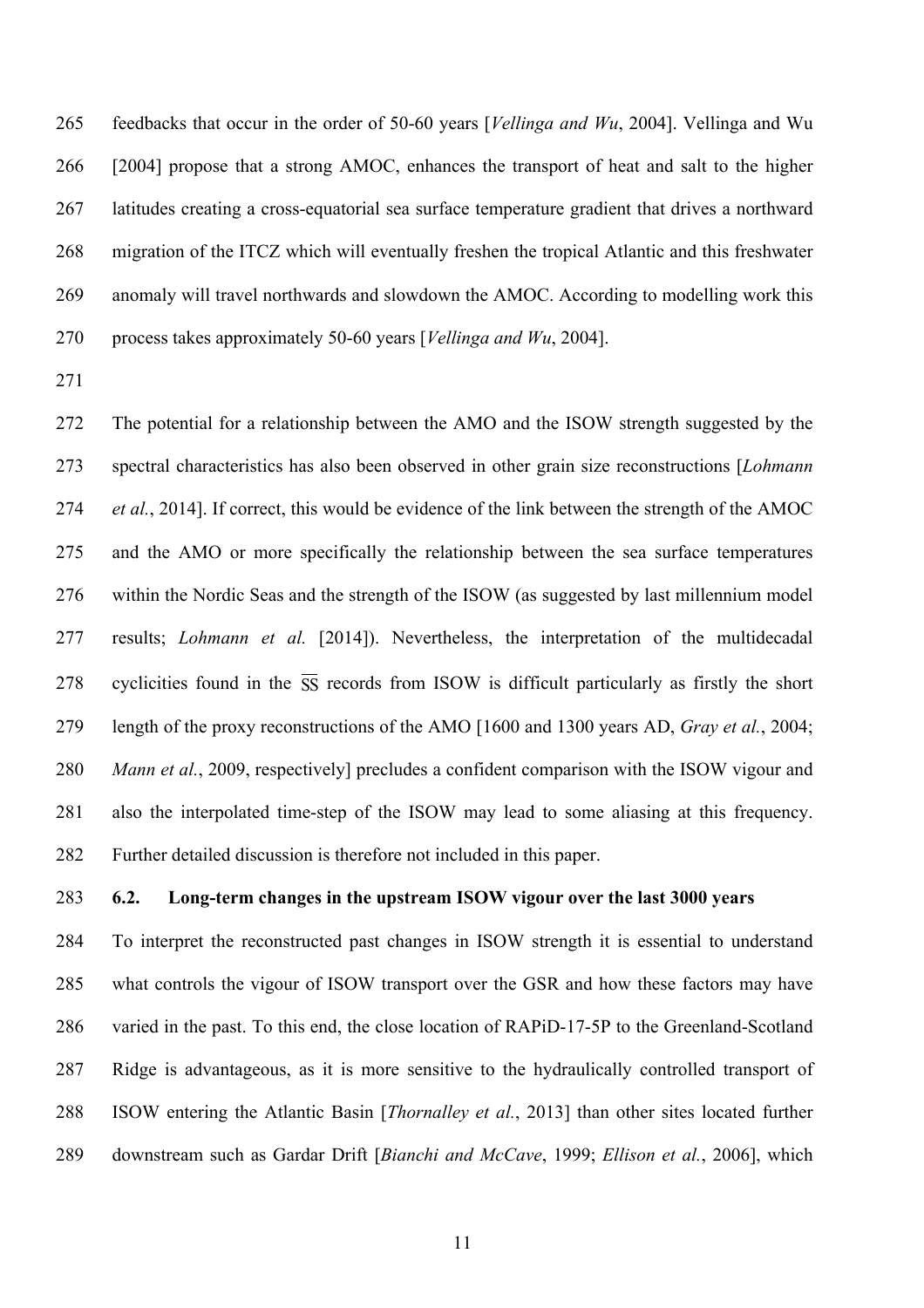could potentially be modulated by Labrador Sea Water production because of entrainment and mixing processes [*Boessenkool et al.*, 2007].

 Therefore, variability in the strength of the ISOW recorded in RAPiD-17-5P could have resulted from changes in the density and the reservoir height of the ISOW source waters upstream of the GSR. The deep waters constrained north of the GSR in the Nordic Seas are mostly formed by winter cooling and densification of warm surface Atlantic inflow waters. Specifically, Norwegian Sea Deep Waters (NDSW), which is thought to be the main source waters for ISOW, comprises a mixture of intermediate waters formed in the Norwegian Sea mostly as a consequence of the cooling and densification of the warm salty Atlantic inflow waters and intermediate waters formed during the cyclonic-loop of the Atlantic inflow waters around the Nordic Seas and the Arctic Ocean [*Mauritzen*, 1996; *Eldevik et al.*, 2009]. It is for this reason that past changes in the surface hydrography in the Nordic Seas may have a part in the strength of deep water formation.

 The surface hydrography in the Nordic Seas broadly consists of the south flowing East Greenland Current (EGC) in the west of the basin, which transports low-salinity Arctic waters along the East Greenland margin and on the eastern side of the basin by warm salty Atlantic inflow waters flow as they flow northwards as the Norwegian Atlantic Current (NwAC) (Figure 1). It is therefore possible, that the formation of NSDW was limited by the volume and/or properties of Atlantic inflow or by an increase in polar waters reaching the deep water formation sites. For instance, an increase of polar versus Atlantic waters in the Norwegian Seas would likely result in an excess of freshwater at the surface which would stratify the upper water column hence potentially inhibiting convection and decrease NSDW formation.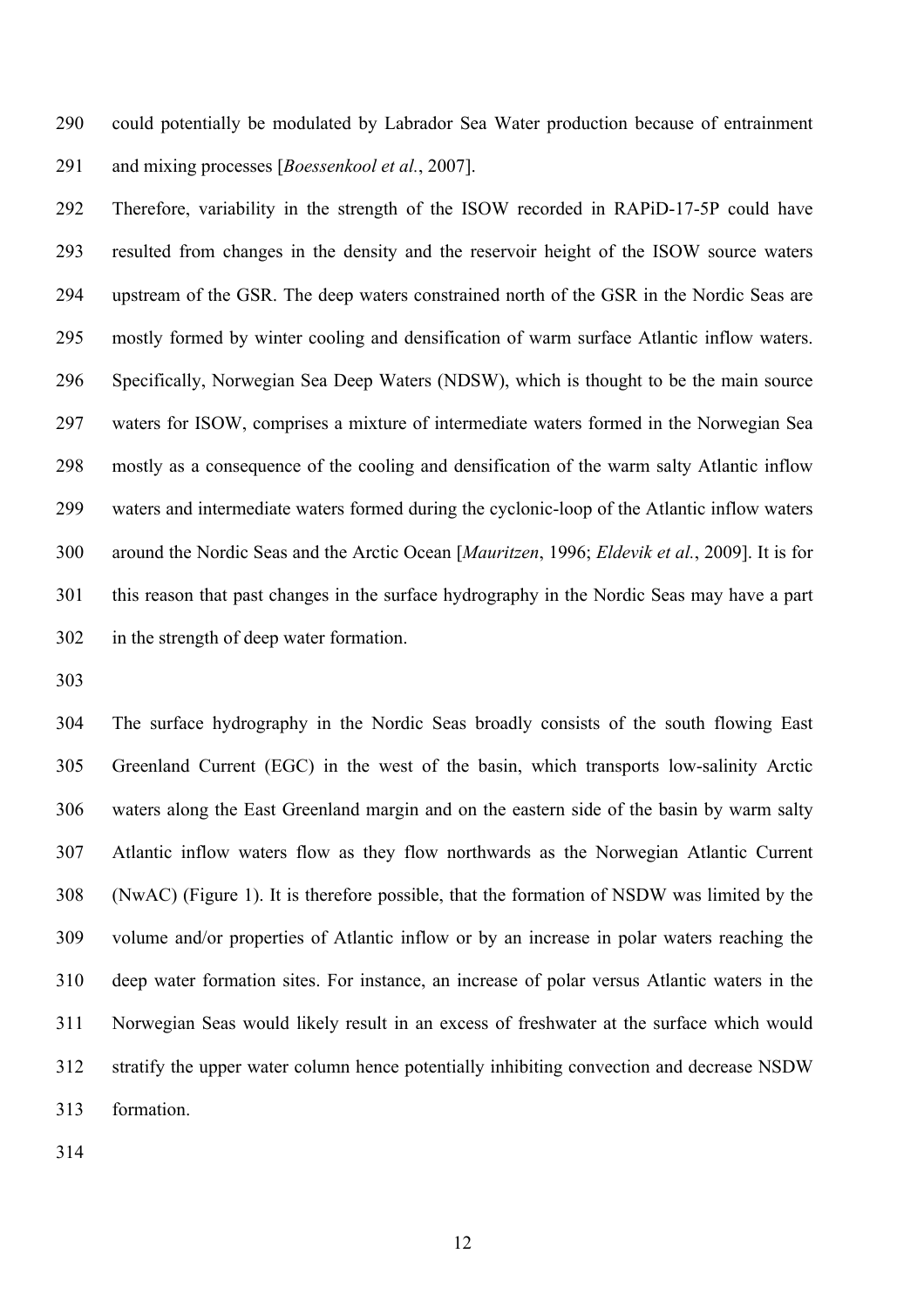A number of Holocene surface proxy reconstructions of the NwAC (from the Norwegian Sea- MD95-2011, Voring Plateau and the Barents Sea- PSh5159N) present discrepancies in the long term trends for the last 3000 years [*Calvo et al.*, 2002; *Risebrobakken et al.*, 2003; *Andersen et al.*, 2004; *Moros et al.*, 2004; *Andersson et al.*, 2010; *Risebrobakken et al.*, 2010], and most of these reconstructions lack the high-temporal resolution in the RAPiD-17- 5P record, making direct comparison difficult. However, a high-resolution planktonic 321 foraminiferal  $\delta^{18}O$  record with good age-constraints from the NwAC [*Sejrup et al.*, 2011], reveals a similar decrease in temperature from 1750 years BP to present (Figure 3b), with a 323 similar trend to the one found in the RAPiD-17-5P  $\overline{SS}$  record (Figure 3e). Ample evidence also suggests a Late Holocene trend towards a cold and sea ice laden EGC with an increase in the influence of polar waters and drift ice reaching North of Iceland via the East Icelandic Current (EIC), a branch of the EGC [*Andrews et al.*, 1997; *Jennings et al.*, 2002; *Moros et al.*, 2006; *Müller et al.*, 2012; *Werner et al.*, 2013] and therefore potentially flowing into the Norwegian Sea (Figure 3c).

 This millennial scale trend was probably associated with an ocean regime dominated by enhanced Arctic sea-ice production associated with a decline in summer insolation at these latitudes (Figure 3). The drift ice would have been transported into the Nordic Seas via the EGC. A Neoglacial increase in Arctic sea-ice and freshwater in the Norwegian Seas via an increase in the transport by the EGC and EIC, would have shoaled convection, decreasing the formation of NSDW as suggested by modelling studies [*Renssen et al.*, 2005; *Thornalley et al.*, 2013]. A reduction in NSDW formation would have driven a decrease in ISOW vigour as 337 shown in the RAPiD-17-5P  $\overline{SS}$  near-bottom flow speed reconstruction from 1500 years BP onwards (Figure 3e). These millennial-scale changes in ISOW from RAPiD-17-5P are in broad agreement with lower temporal resolution reconstructions of ISOW vigour [*Kissel et*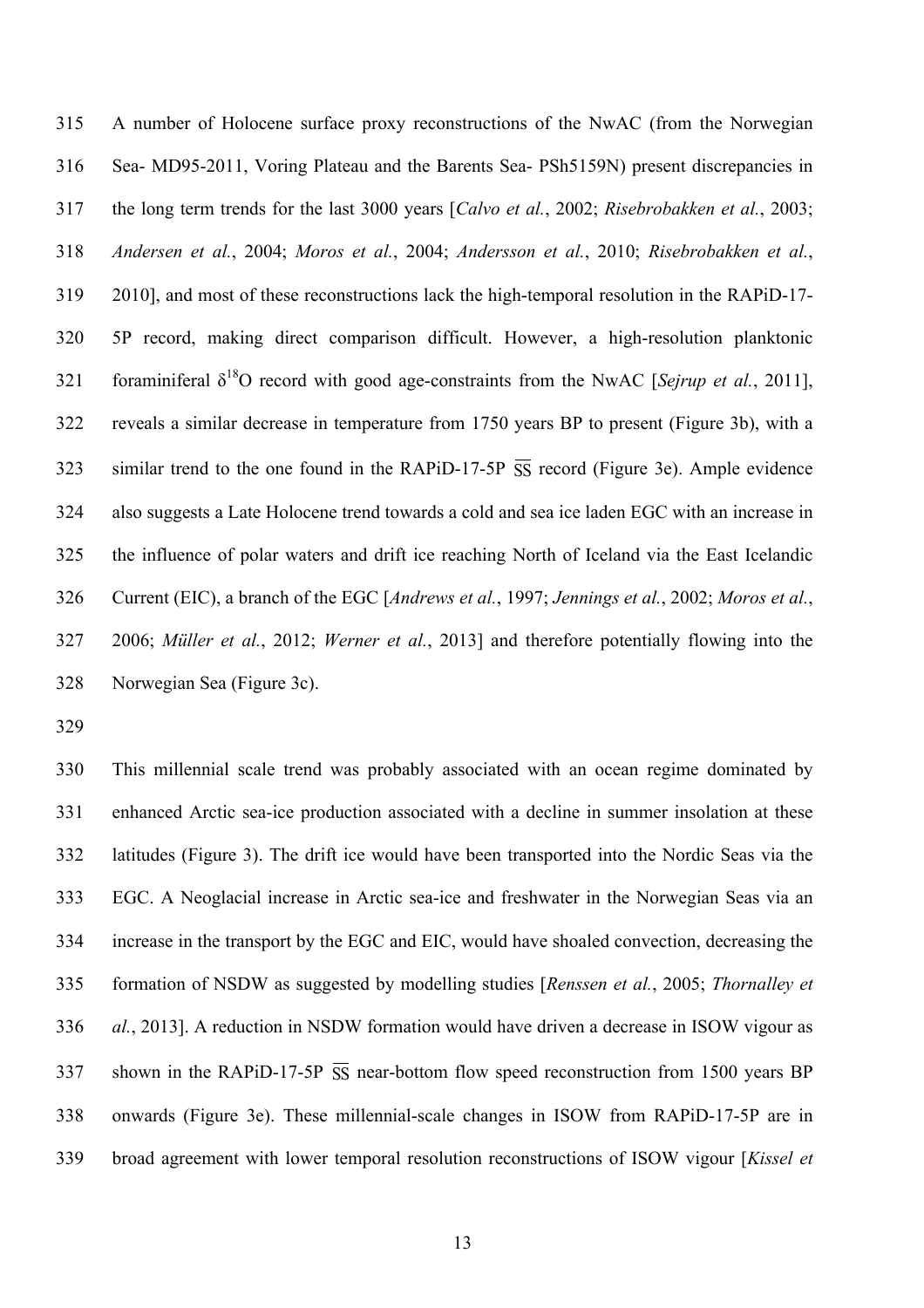*al.*, 2013; *Thornalley et al.*, 2013]. However, in the higher temporal resolution of our record we find that the Neoglacial trend may not have been as linear as previously suggested and it was interrupted by centennial episodes of slower ISOW such as the period centered around 1750 years BP, which is also evident in the Kissel et al. [2013] record. This feature indicates that other processes, aside from a decrease in summer insolation (Figure 3a) may have also played a role in the centennial scale-variability of the ISOW strength including feedbacks either arising either from internal climate dynamics or external forcings. However, the ISOW slowdown centered around 1750 years BP is not clearly evident in other North Atlantic surface ocean records, possibly due to the lower temporal resolution of most marine archives. Yet, temperature records from the Greenland Ice Sheet Project 2 (GISP2) do record a temperature drop around this time [*Alley*, 2000; *Kobashi et al.*, 2011] (Figure 3d), tentatively suggesting a linkage between a slowdown of ISOW and cooling in Greenland.

### **6.3. Variability in the DSOW strength South of Greenland**

### *6.3.1. Sortable Silt mean grain size variability recorded in the Eirik Drift*

 Similar to RAPiD-17-5P, the centennial shifts in RAPiD-35-COM do not show any clear relationship with temperature reconstructions from other sites around the North Atlantic across this interval [*Denton and Karlén*, 1973; *Mayewski*, 2004] (Figure 4). Although Figure 4a shows a broad tentative correspondence of slower/faster flow speeds of DSOW with well-known cold/warm intervals, this is not the case during the Little Ice Age.

*6.3.2. Source waters supplying DSOW: East Greenland Current versus North Icelandic Jet*

The DSOW is formed by a complex and varied mixture of water masses deriving from the

Arctic, Nordic Seas, re-circulating Atlantic waters and other minor water masses [*Rudels et* 

*al.*, 2002; *Tanhua et al.*, 2005; *Kohl et al.*, 2007; *Dickson et al.*, 2008]. Consequently, the

variability of DSOW vigour could arise from changes in the relative contribution of its source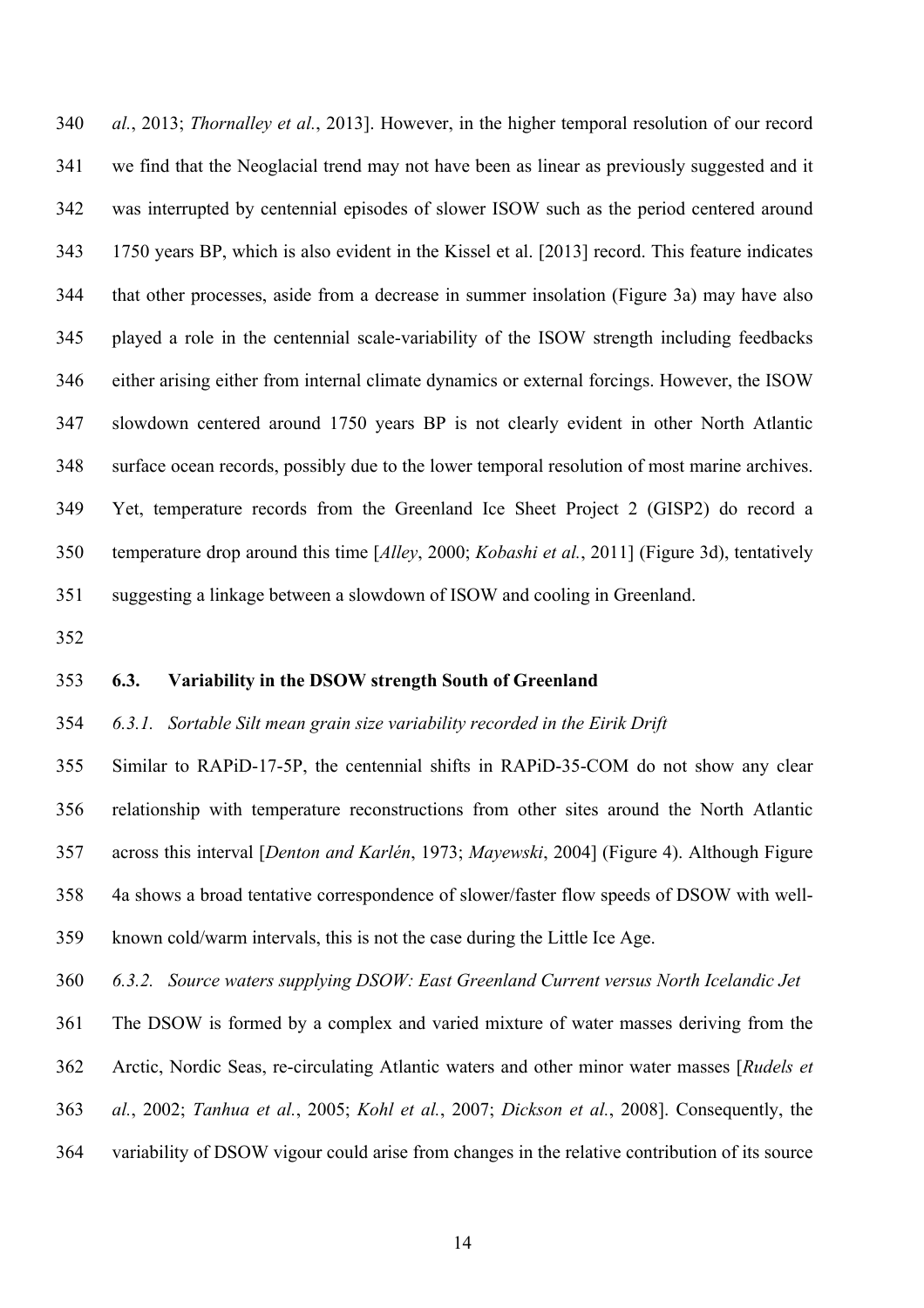waters and/or in the hydrographic properties of these. Over the last few decades many hydrographic and tracer studies have investigated the composition of DSOW, yet, it remains unclear which water masses are the primary contributors. Some studies have suggested that the DSOW is exclusively supplied by the EGC, which comprises a mixture of re-circulating Atlantic waters (Atlantic waters that have undergone transformation and densification via heat loss in and around the Nordic Seas) and polar waters formed in the Arctic and/or in the Greenland Sea [*Swift and Aagaard*, 1981; *Strass et al.*, 1993; *Mauritzen*, 1996; *Rudels et al.*, 2002; *Jeansson et al.*, 2008; *Eldevik et al.*, 2009]. Others have proposed that intermediate waters formed in the Iceland Sea as a result of winter cooling are the dominant constituent of DSOW [*Swift et al.*, 1980; *Jonsson*, 1999; *Jonsson and Valdimarsson*, 2004; *Vage et al.*, 2011]. These two contrasting suggestions have often been referred to as Atlantic and Polar sources of DSOW [*Eldevik et al.*, 2009].

 The SS record from RAPiD-35-COM presents a gradual trend towards higher near-bottom flow speeds of DSOW from ~2300 years BP to present with increased variance (Figure 4a). This trend, is consistent with previous low-resolution grain size and mineral composition results from the southwest Greenland Rise also indicating changes in DSOW around this time [*Fagel et al.*, 2004]. Surface proxy records based on Ice Rafted Debris (IRD) counts, benthic foraminiferal assemblages and organic geochemistry along the East Greenland margin also reveal a consistent picture, indicating a progressive increase in sea ice and colder EGC for the last 3000-4000 years (Figure 4b,c) [*Andrews et al.*, 1997; *Jennings et al.*, 2002; *Andersen et al.*, 2004; *Moros et al.*, 2006; *Müller et al.*, 2012; *Werner et al.*, 2013]. A gradual increase in the southern influence of polar waters reaching North Iceland has also been suggested by an increase in terrigenous allochtonous quartz transported by drift ice by the EIC [*Moros et al.*, 2006; *Andrews*, 2009] (Figure 4). The increase in the southward advection of polar waters,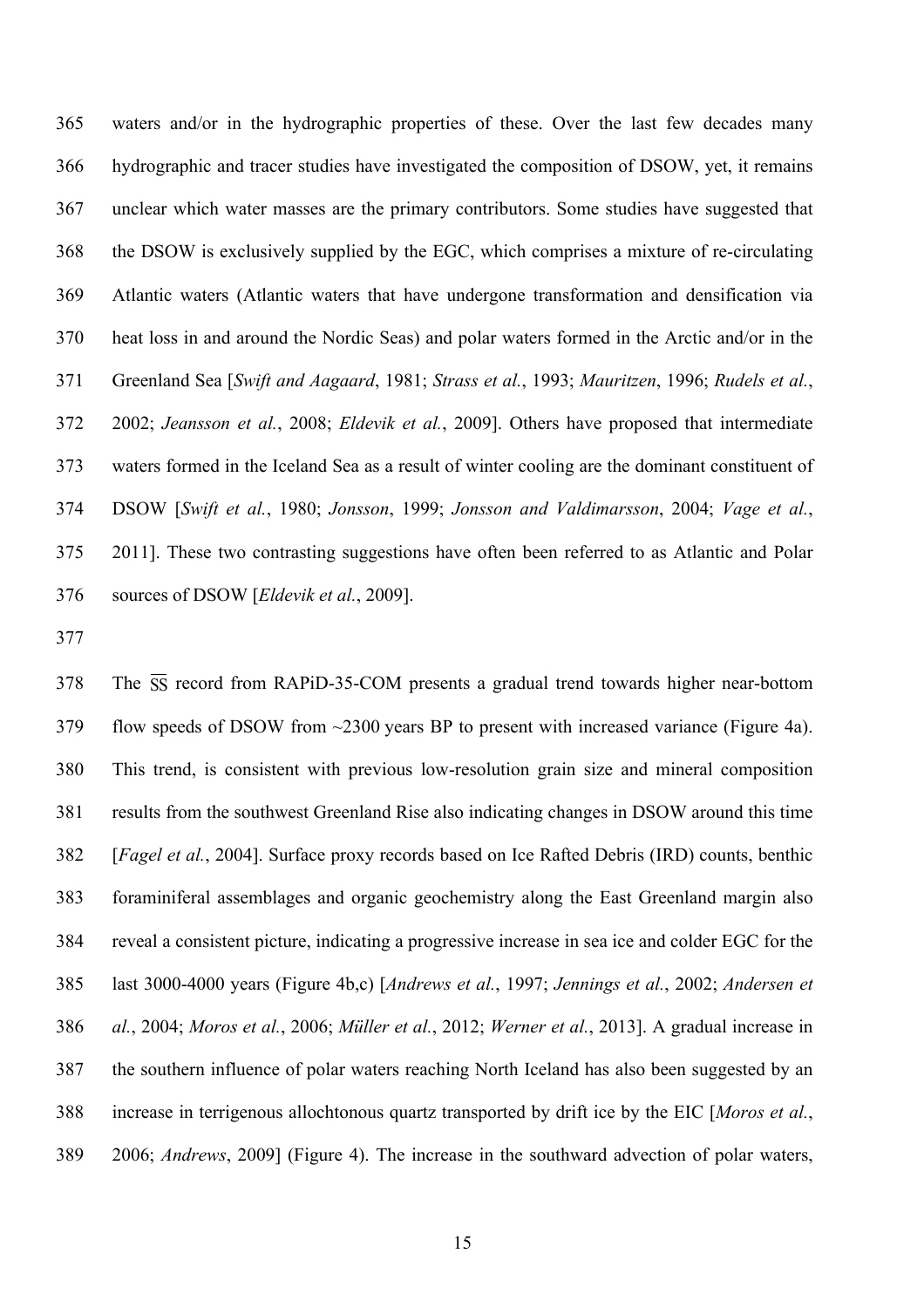suggests either a gradual eastern shift of the polar front across the Nordic Seas and/or an increase in the southward transport of polar waters within the EGC throughout the Late Holocene. A concomitant increase in the volume transport of the EGC and DSOW vigour (Figure 4a-c) would be in agreement with the concept of the EGC as a dominant water mass source of DSOW [*Rudels et al.*, 2002; *Våge et al.*, 2013].

 Deep ocean mooring studies have identified that the seasonal variability of the EGC upstream of the Denmark Strait differs from that found in DSOW [*Jonsson*, 1999; *Jonsson and Valdimarsson*, 2004]. As initially suggested by Swift et al. [1980], recent evidence strongly supports the importance of intermediate waters formed by winter convection in the Iceland Sea as important contributors (~50%) to the DSOW transports [*Vage et al.*, 2011]. For example, the recently discovered North Icelandic Jet (NIJ), is a narrow 15-20 km-wide barotropic jet that flows from the Iceland Sea to the Denmark Strait along the Iceland Slope beneath the Atlantic inflow branch with a mean speed velocity of 40 cm/sec following the 600 m isobath [*Jonsson and Valdimarsson*, 2004]. As demonstrated in model simulations, the transport and transformation of the warm salty waters from the North Iceland Irminger Current, a branch of the Atlantic inflow, Figure 1) into the Iceland Basin, plays a critical role in the formation of the NIJ [*Vage et al.*, 2011]. However, Late Holocene reconstructions, based on foraminiferal and coccolithophore assemblages [*Giraudeau et al.*, 2004; *Ólafsdóttir et al.*, 2010; *Jennings et al.*, 2011] show a decrease in the influence NIIC reaching North Iceland for the last 4000 years. This is further supported by alkenone and diatom-based temperature reconstructions from North Iceland [*Jiang et al.*, 2002; *Bendle and Rosell-Mele*, 2007; *Sicre et al.*, 2008b] (Figure 4d). Taken together, these studies consistently suggest a gradual increase in the influence of polar waters relative to Atlantic waters reaching the North Icelandic shelf over the last 3000 years. It is therefore difficult to reconcile an increased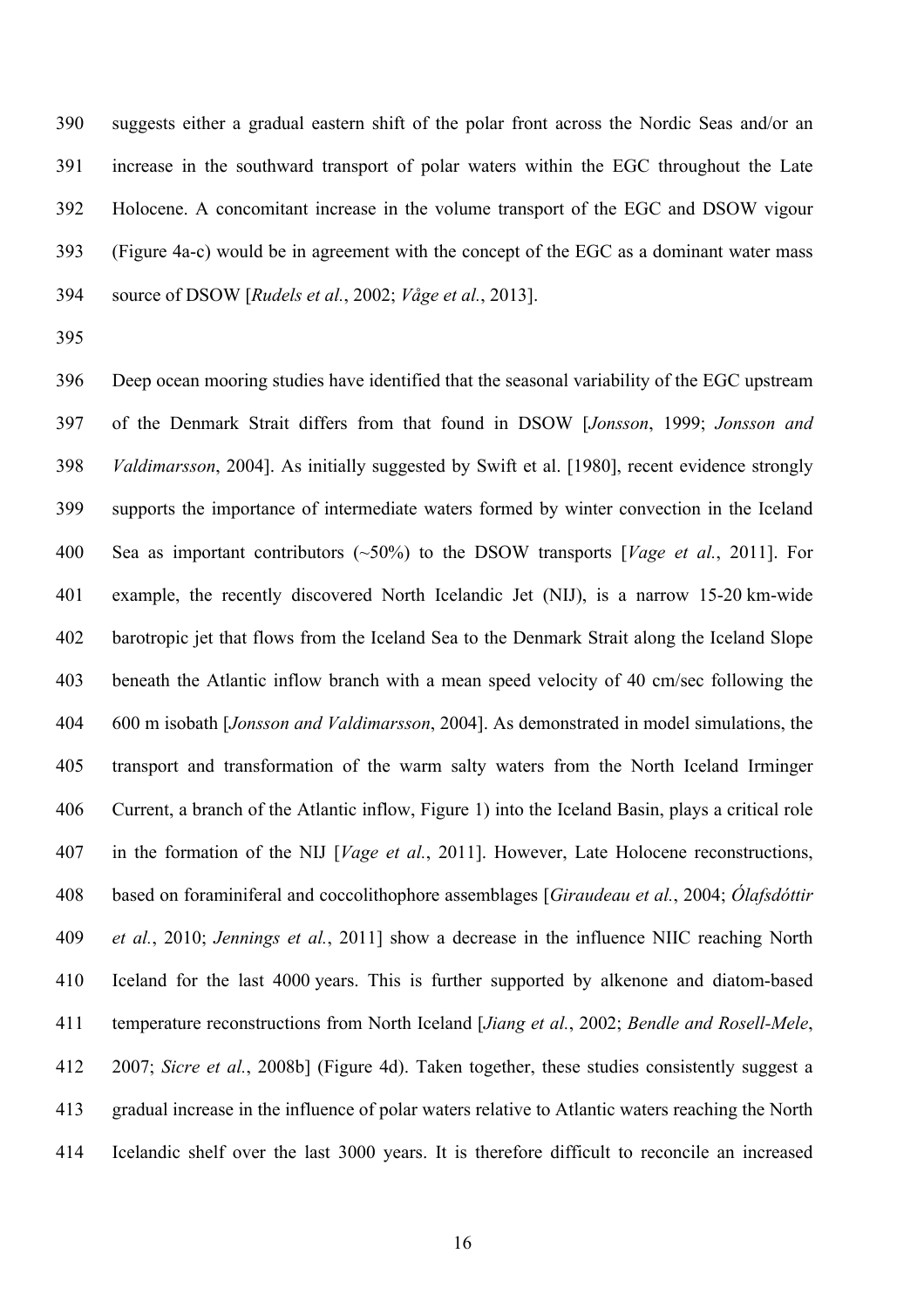influence of fresher polar waters in the Iceland Sea promoting enhanced winter convection, especially since modelling studies have demonstrated the key role of the inflow of Atlantic waters in the preconditioning for open convection in the Iceland Sea [*Vage et al.*, 2011].

 We therefore argue that an enhanced supply and/or density of the EGC waters to the DSOW is the most plausible explanation for the upstream changes that might have led to a Neoglacial increase in the DSOW vigour as recorded in RAPiD-35-COM. It is possible that the Arctic increase in sea ice formation and sea ice cover during the Neoglacial (as a response to the decrease in summer insolation at high latitudes) could have led to an increase in the formation of dense Arctic waters via brine rejection processes [*Rasmussen and Thomsen*, 2014]. Furthermore, it has been proposed that the Mid to Late Holocene was a transition towards a weakened state of the North Atlantic Oscillation (NAO) like atmospheric pattern in the Nordic Seas [*Rimbu et al.*, 2003]. This atmospheric configuration may have promoted the southward transport of EGC waters (Dickson 2000). However, changes in the regional atmospheric circulation over the Neoglaciation remain largely unresolved due to the lack of consistent atmospheric proxy data [e.g. *Mayewski et al.*, 1997; *Nesje et al.*, 2001; *Lamy et al.*, 2006; *Olsen et al.*, 2012; *Jackson et al.*, 2005]. Alternatively, the increase in the vigour of DSOW over the last 2300 years, may have instead been caused by downstream processes.

### *6.3.3. Downstream entrainment processes of DSOW*

 The overflow transport is also driven by the cross-sill density gradient and the hydrography of the water masses lying above the overflows once they enter the Atlantic Basin. Consequently, past changes in the density of the downstream water masses such as SPMW and LSW may also have affected the vigour of the DSOW. Hydrographic transects show that, during periods of reduced (enhanced) LSW formation, the density and volume of this water mass in the Irminger Basin is decreased (increased). A comparison of the millennial-scale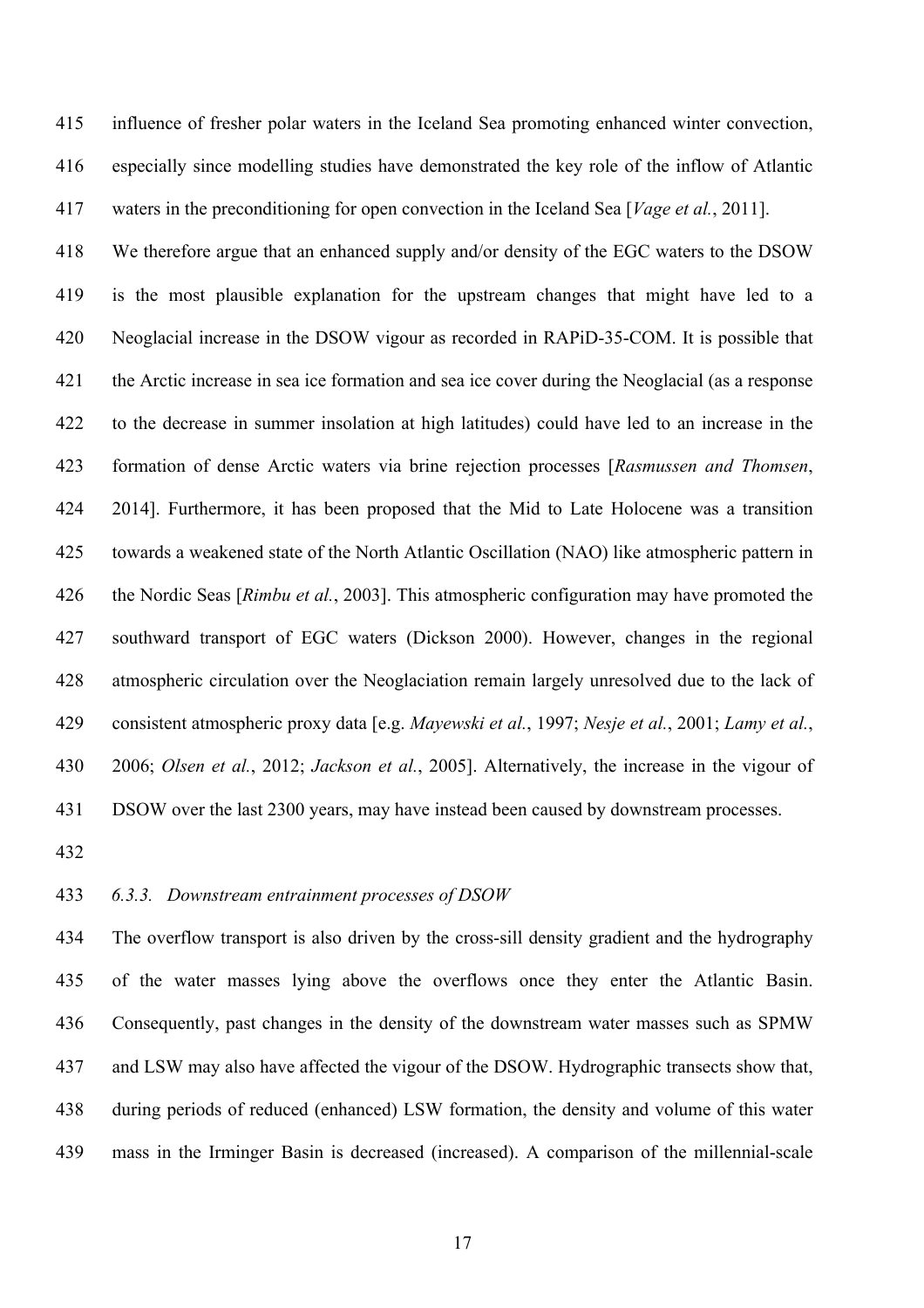variability of the surface conditions in the Eastern Labrador Sea highlight a millennial-scale cooling of the IC perhaps indicating a weakening in the SPG circulation over the last 2250- 3000 years BP and more influence of polar versus Atlantic waters in the WGC [*Perner et al.*, 2011]. This trend is similar to the one recorded in the DSOW vigour towards higher speeds. A Late Holocene decrease in LSW formation (and hence density) would have led to an increase in the cross-ridge density gradient, thereby driving a faster transport of DSOW into the Atlantic Basin, which in turn would also promote entrainment and therefore a greater volume of DSOW.

 This finding is in agreement with observational data [*Dickson et al.*, 1996] that have suggested the presence of an antiphased 'see-saw' of deep water formation between the convection centres of the Labrador and Greenland Sea. The relationship has been explained to occur through the opposing impacts of atmospheric circulation in each of the convective centres [*Dickson et al.*, 1996]. This seminal work by Dickson et al. (1996) concluded that during a positive North Atlantic Oscillation (NAO) state the strengthening of the westerlies (more zonal atmospheric circulation) over the North Atlantic promoted heat loss and deep convection in the Labrador Sea. Conversely, during a negative NAO state the enhanced northerlies (more meridional atmospheric and surface circulation in the Nordic Seas- Blinheim [2000]) aided the delivery of polar waters via the EGC into the SPG, thereby inhibiting convection in the Labrador Sea but enhancing it in the Greenland Sea. However, during the Neoglaciation, proxy work from the Fram Strait has suggested an expansion of the sea ice into the Greenland Sea [*Müller et al.*, 2012; *Werner et al.*, 2013], which means that freshwater forcing deriving from an increase in Arctic sea ice export might also have been a dominant control on convection in the Greenland Sea.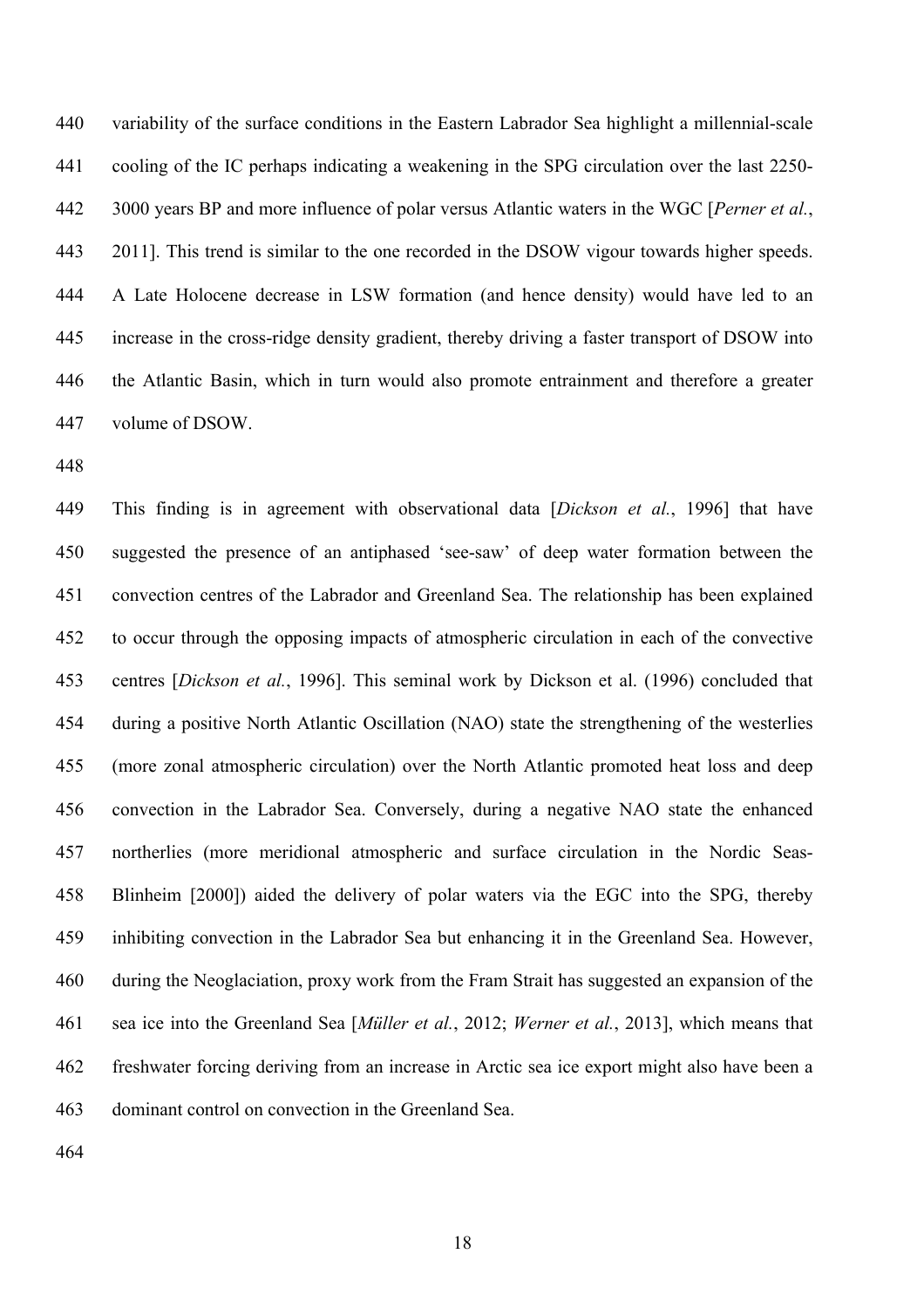#### *6.3.4. Summary of DSOW flow variability*

 As illustrated above, our current knowledge of the causes of transport variability of DSOW in the modern is still very limited, an issue which complicates our interpretation of the near- bottom flow speed of DSOW in the past. From the options outlined above it is hard to discern which one was the dominant mechanism in governing the millennial trend towards an 470 increased vigour of DSOW from about ~2300 years BP. From the evidence presented, we conclude that upstream changes in the transport and constituents of the EGC and/or a reduction in the LSW formation were the most likely candidates for the Late Holocene strengthening of DSOW. We can additionally conclude that from the evidence presented here it is unlikely that increased NIIC reaching the Iceland Sea had control on the centennial to millennial variability of DSOW. The proposed changes in the Neoglacial ocean conditions were chiefly governed by the insolation-driven increase in Arctic sea ice production and potential changes in atmospheric circulation.

### **6.4. Potential antiphasing of the Nordic Overflows**

 The relationship between the vigour of ISOW and DSOW is yet to be fully established. Modelling studies have frequently proposed an antiphasing of the volume transport between these overflows over the GSR, caused by the differing effects of atmospheric forcing on the deep water formation at the different convection sites in the Nordic Seas which supply the overflows [*Biastoch et al.*, 2003; *Kohl*, 2010; *Serra et al.*, 2010; *Sandø et al.*, 2012]. Nonetheless, this relationship has not yet been clearly observed in the instrumental record. The observed weakening of DSOW [*Macrander et al.*, 2005] and strengthening of ISOW [*Hansen and Osterhus*, 2007] in 2000 has been used as evidence for this relationship [*Kohl et al.*, 2007], but there is yet no convincing observational evidence for this co-variance of the overflows.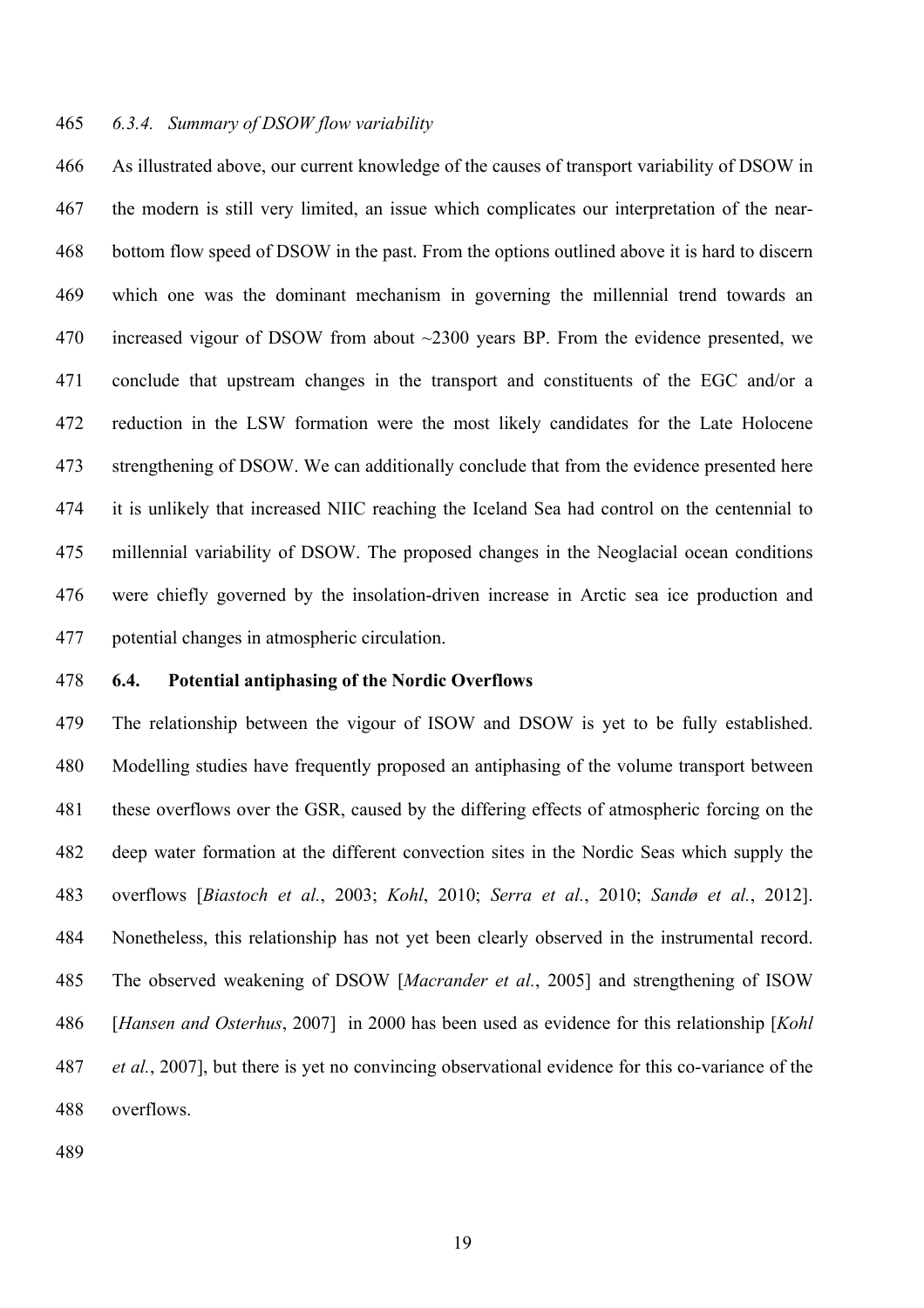A visual comparison of the near-bottom flow speed reconstructions from ISOW and DSOW strongly suggests an antiphased relationship between the two records (Figure 5). Indeed, the 492 normalised 45-year Gaussian interpolated  $\overline{SS}$  records from ISOW (RAPiD-17-5P) and DSOW (RAPiD-35-COM) shows a Pearson Correlation of -0.417 with a 95% confidence interval of -0.595;-0.182 (note: this correlation coefficient could be increased if these records were tied within their respective age errors to one another) (Figure 5). These findings suggest anti-phased behaviour in the vigour of the overflows east and west of Iceland on a millennial- scale. Although it is not possible to investigate the potential compensation in the cross-ridge volume transport of the overflows caused by this antiphasing, these results are in agreement with numerous modelling results [*Biastoch et al.*, 2003; *Kohl*, 2010; *Serra et al.*, 2010; *Sandø et al.*, 2012]. Initially it was suggested that an increase in wind-stress curl north of Iceland steers the circulation of waters to the west of Iceland enhancing DSOW transport while decreasing the outflow through the Faroe Bank Channel [*Biastoch et al.*, 2003]. However, recent modelling studies propose that this anti-correlated behaviour of the overflows stems from a switch between differently sourced water masses supplying the overflows as a response to wind-stress curl changes around Iceland and in the Nordic Seas (which is closely dependent on the NAO state) [*Kohl*, 2010; *Serra et al.*, 2010]. The mechanism invoking the re-direction of the surface waters east and west of Iceland via wind-stress forcing is probably of more relevance to DSOW variability on annual to shorter time-scales whereas upstream changes in the site of overflow formation are more likely the causes for longer time-scale variability [*Kohl et al.*, 2007].

7. Conclusions

 In this paper we have presented the first subdecadal to decadal reconstructions of the vigour of the two Nordic Overflows (ISOW and the DSOW) for the last 3000-4000 years. The results do not show a consistent change in the strength of either of the Nordic Overflows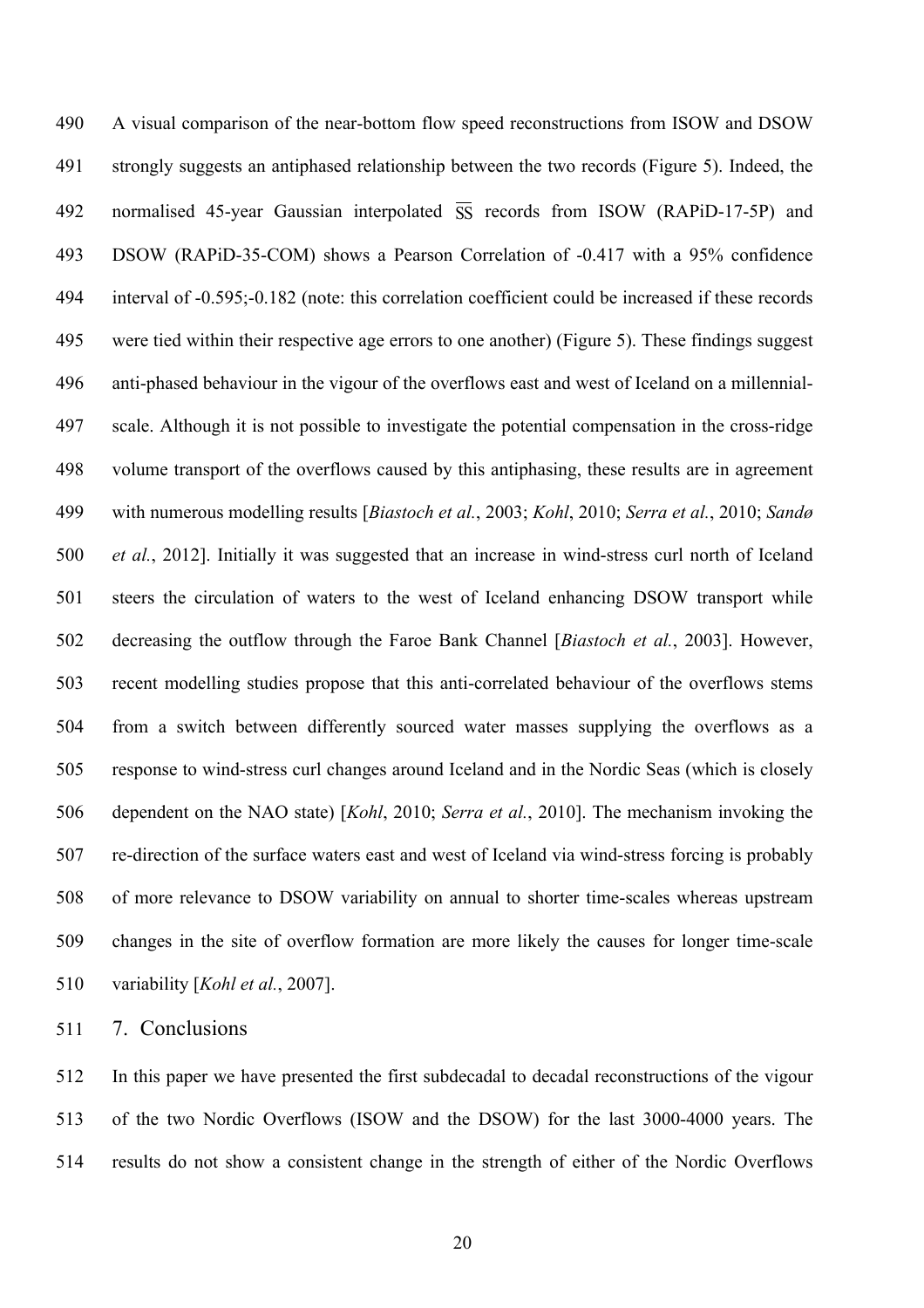during the well-known centennial climate change events that have been commonly found in the North Atlantic region. Our findings therefore suggest that contrary to previous suggestions, this crucial component of the deep limb of the AMOC was potentially unrelated to the centennial scale climate variability over the Late Holocene [*Bianchi and McCave*, 1999]. It is therefore possible that if in fact there is a link between AMOC strength changes and these climatic events, it would have likely involved the formation of deep waters in the Labrador Sea; LSW [*Moffa-Sanchez et al.*, 2014b]. However, a consistent millennial pattern is found in the two reconstructions: a slower ISOW from 1500 years BP to present and a faster DSOW from 2300 years BP. We propose that these millennial trends were caused by the surface alteration of the hydrography and atmospheric re-organisation in the Arctic and Nordic Seas as a response to the decrease in summer Northern Hemisphere insolation through the Neoglaciation. A comparison of the overflow strength east and west of Iceland reveals a striking co-variability. Modelling studies have repeatedly reported an antiphased behaviour of the overflows but evidence for this has so far been limited. As suggested from the model results, it is possible that this antiphased behaviour was driven by atmospheric changes switching the deep water formation sites that contribute to each of the overflows. The anti- phased behaviour of the overflows on multicentennial to millennial timescales could allow for the compensation of the overflows east and west of Iceland, such that there was perhaps little effect on the net transport of deep waters of waters feeding the deep limb of the AMOC over the late Holocene.

8. Figure Captions

 **Figure 1.** Bathymetric map of the Nordic Seas and the North Atlantic indicating the location of RAPiD-17-5P and RAPiD-35-COM (black filled circles indicate the core locations used in this study). Black dashed fine lines indicate the Greenland-Scotland Ridge. Dark blue arrows represent the simplified deep ocean circulation of the Nordic Sea Overflows, ISOW and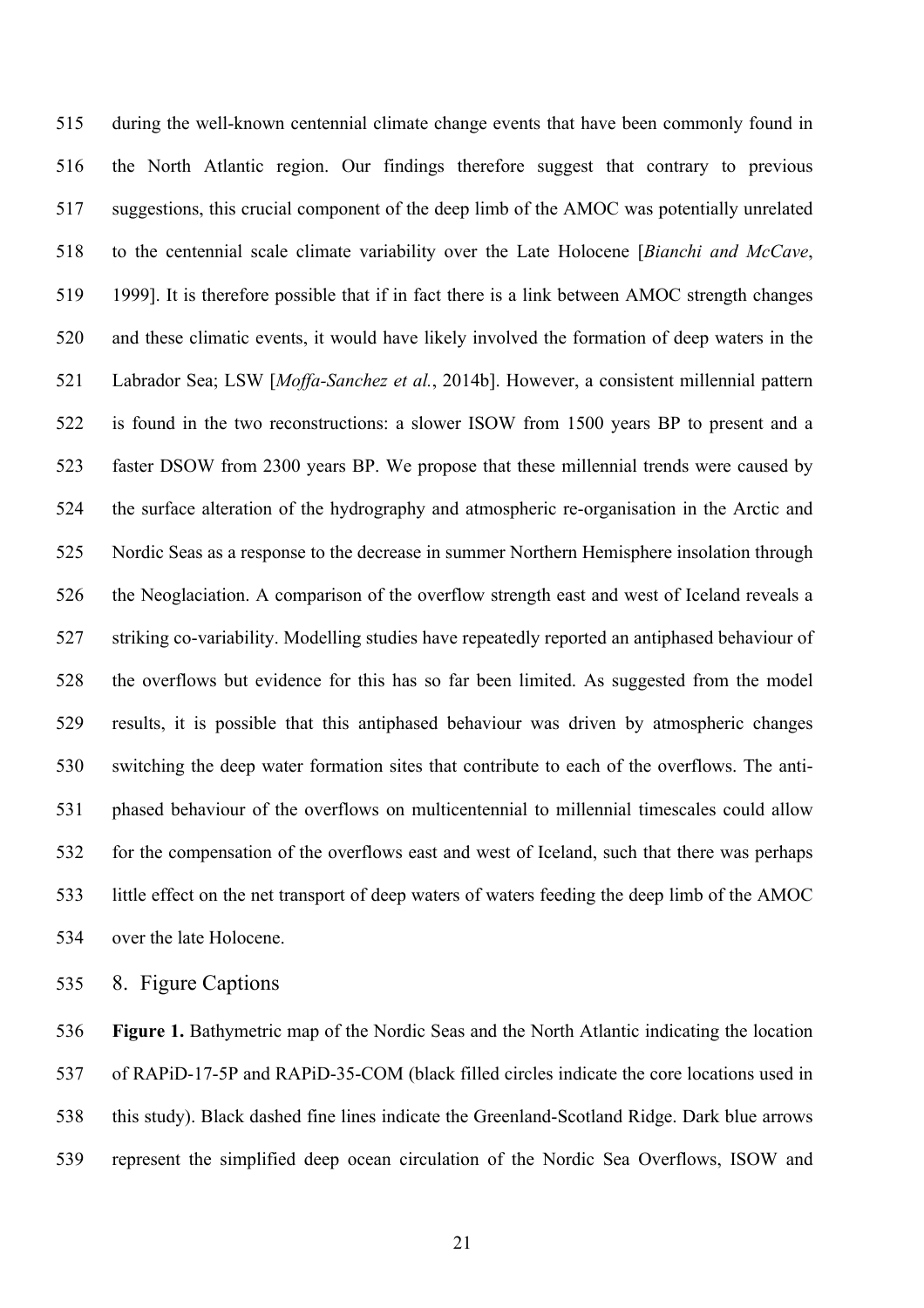DSOW and DWBC. Spirals indicate the sites of open ocean convection in the Nordic Seas, which feed the Nordic Overflows. The surface ocean circulation is represented by the dashed arrows, the pink indicating waters that originate from the North Atlantic Current (NAC), the Norwegian Atlantic Current (NwAC) and the light blue represent the polar-derived currents such as the East Greenland Current (EGC) and the East Icelandic Current (EIC). Base map adapted from Ocean Data View [*Schlitzer*, 2014].

 **Figure 2.** Core-chronology for RAPiD-35-14P based on ten calibrated radiocarbon dates (filled black circles). The age–model was constructed using a bayesian age-model programme; BChron [*Haslett and Parnell*, 2008]. The light grey shaded area indicates the 95% probability error within the age model calculated in BChron. The light blue vertical band indicates the area where the data from the box-core RAPiD-35-25B (Moffa-Sanchez et al. 2014b) was used and spliced.

**Figure 3. (a)** Insolation at  $60^{\circ}N$ , (b)  $\delta^{18}O$  measurements on Neogloboquadrina dextral which are indicative of sea surface temperatures [*Sejrup et al.*, 2011] **(**c) % Quartz recorded from the North Icelandic shelf [*Moros et al.*, 2006], (d) Greenland Ice Sheet Project 2 temperature 557 reconstructions from Greenland [*Alley et al.*, 2000], (e)  $\overline{SS}$  measurements from RAPiD-17- 5P (this study). Inset map shows the colour-coded core locations of the records presented in the graph. Red and blue horizontal bars indicate the warm and cold periods respectively in the circum-North Atlantic [*Mayewski*, 2004]. Grey vertical shaded areas mark the time periods 561 were  $\overline{SS}$  values were below the average record values.

563 **Figure 4.** (a) Near-bottom flow speed vigour of DSOW  $(\overline{SS})$  measurements from RAPiD-35-COM-this study) (b) Number of IRD grains >2mm from the East Greenland Coast [*Jennings*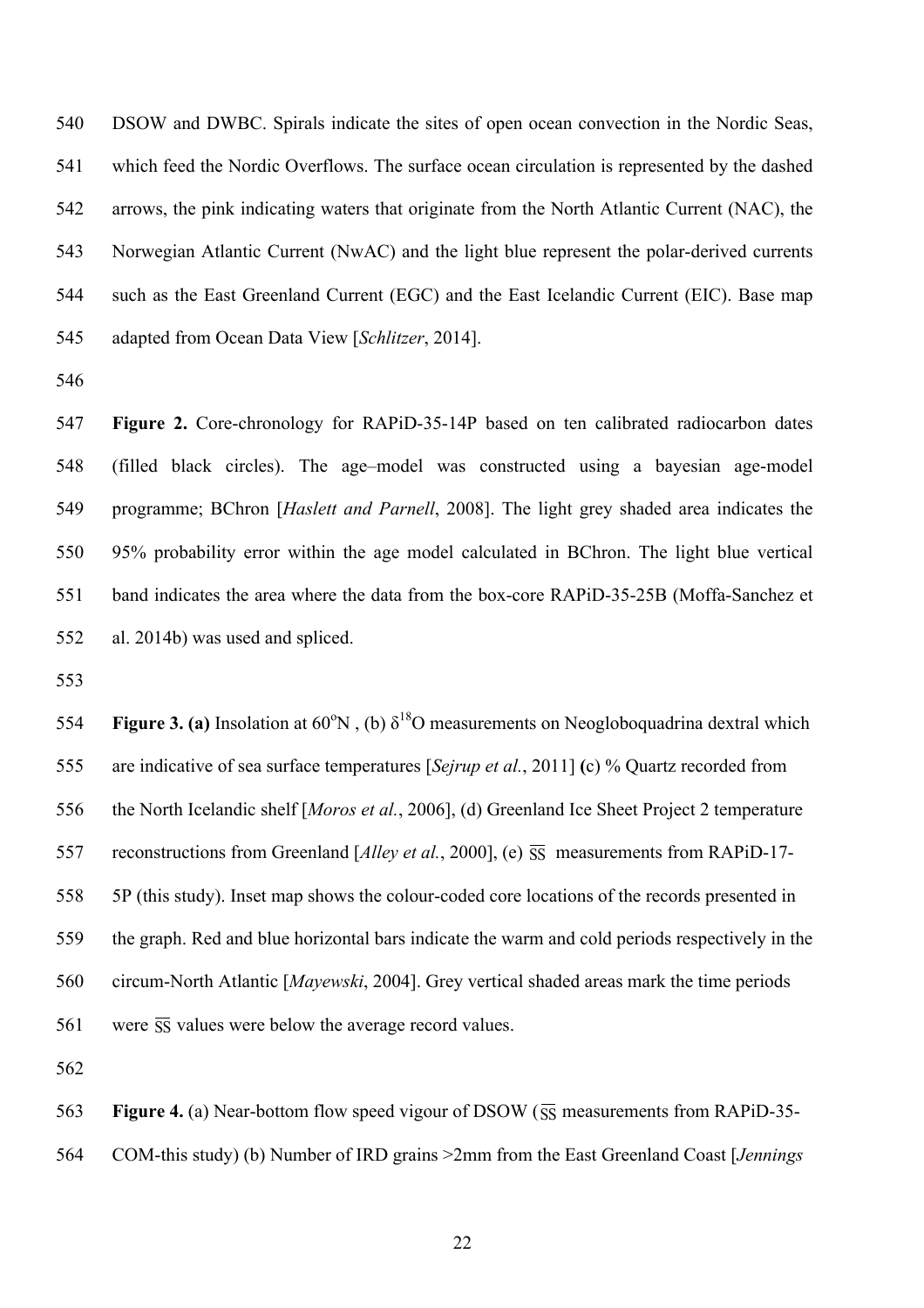*et al.*, 2002], (c) % quartz from the North Icelandic shelf [*Moros et al.*, 2006], (d) alkenone-

based August Sea Surface Temperatures (SST) from North Iceland [*Sicre et al.*, 2008a,

2008b]. Arrows highlight the millennial-scale trends. Inset map shows the colour coded core

locations of the proxy reconstructions presented in the figure. Red and blue horizontal bars

mark the warm and cold periods respectively in the circum-North Atlantic [*Mayewski*, 2004].

570 Grey vertical shaded areas mark the time periods were  $\overline{SS}$  values were below average.

572 **Figure 5.** Comparison between the  $\overline{SS}$  records from DSOW (RAPiD-35-COM) and ISOW

(RAPiD-17-5P) in black and red respectively, which reveals antiphasing of the near-bottom

574 flow speeds for the last 3000 years. Lower panels normalised 45-gaussian smoothed  $\overline{\text{ss}}$  data

from ISOW and DSOW changes with time (left), versus each other (right).

9. Acknowledgements

- We thank the crew of *RV Charles Darwin 159*. We also thank the insightful and careful
- comments of two anonymous reviewers. The radiocarbon dating was supported by funding
- from the National Environment Research Countil U.K. P.M. and I.H. gratefully acknowledge
- the support of the Climate Change Consortium of Wales (www.c3wales.org).
- 

### 10.References

- Van Aken, H. M., and G. Becker (1996), Hydrography and through-flow in the north-eastern North Atlantic Ocean: the NANSEN project, *Prog. Oceanogr.*, *38*(4), 297–346, 586 doi:10.1016/s0079-6611(97)00005-0.
- Van Aken, H. M. (1995), HYDROGRAPHIC VARIABILITY IN THE BOTTOM LAYER OF THE ICELAND BASIN, *J. Phys. Oceanogr.*, *25*(7), 1716–1722, doi:10.1175/1520-0485(1995)025<1716:hvitbl>2.0.co;2.
- Alley, R. B. (2000), The Younger Dryas cold interval as viewed from central Greenland, *Quat. Sci. Rev.*, *19*(1-5), 213–226, doi:10.1016/S0277-3791(99)00062-1.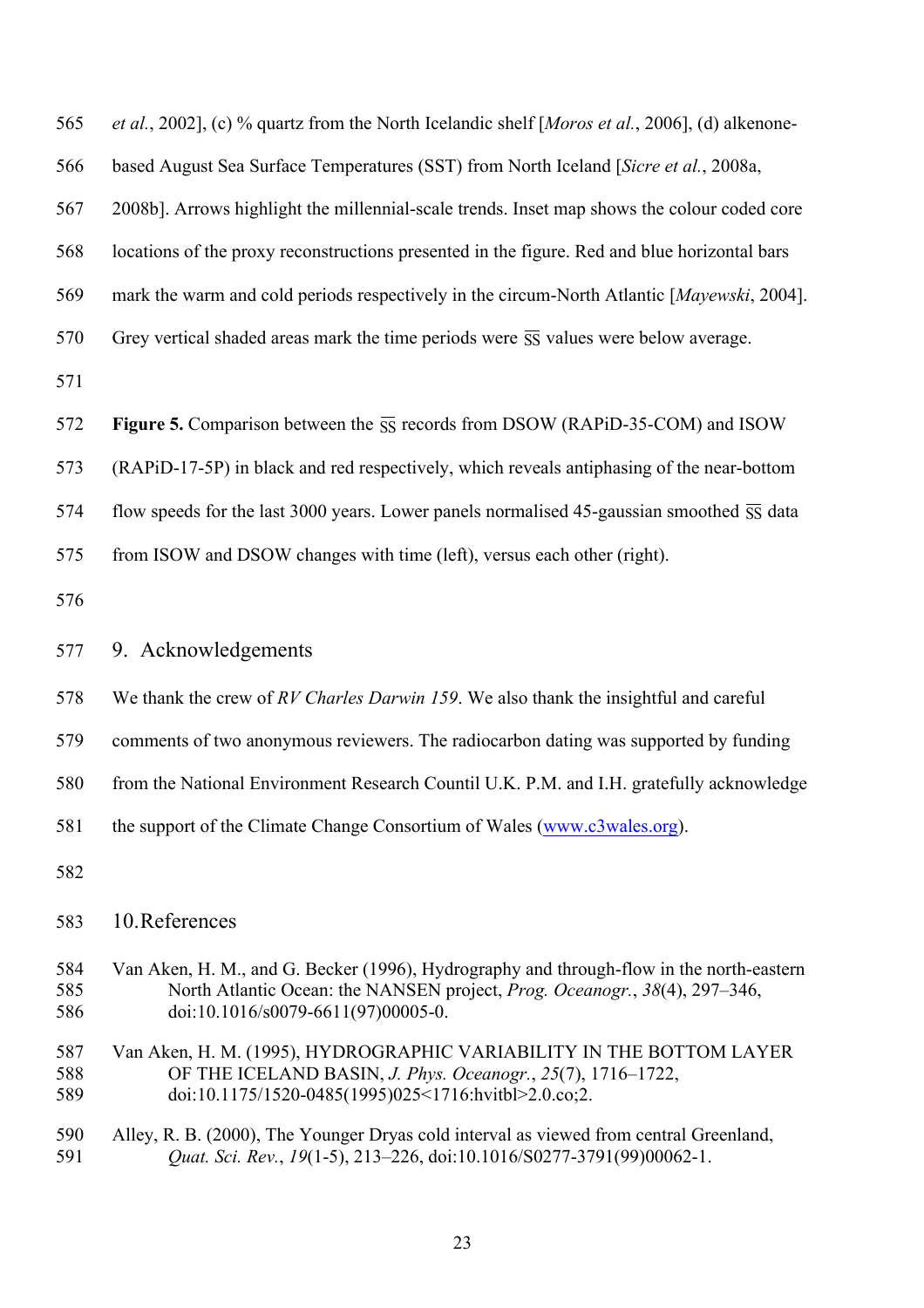- Andersen, C., N. Koç, A. Jennings, and J. T. Andrews (2004), Nonuniform response of the major surface currents in the Nordic Seas to insolation forcing: Implications for the Holocene climate variability, *Paleoceanography*, *19*(2), PA2003, doi:10.1029/2002pa000873.
- Andersson, C., F. S. R. Pausata, E. Jansen, B. Risebrobakken, and R. J. Telford (2010), Holocene trends in the foraminifer record from the Norwegian Sea and the North Atlantic Ocean, *Clim. Past*, *6*(2), 179–193.
- Andrews, J. T. (2009), Seeking a Holocene drift ice proxy: Non-clay mineral variations from the SW to N-central Iceland shelf: Trends, regime shifts, and periodicities, *J. Quat. Sci.*, *24*(7), 664–676, doi:10.1002/jqs.1257.
- Andrews, J. T., L. M. Smith, R. Preston, T. Cooper, and A. E. Jennings (1997), Spatial and temporal patterns of iceberg rafting (IRD) along the East Greenland margin, ca. 68°N, over the last 14 cal.ka, *J. Quat. Sci.*, *12*(1), 1–13.
- Bendle, J. A. P., and A. Rosell-Mele (2007), High-resolution alkenone sea surface temperature variability on the North Icelandic Shelf: implications for Nordic Seas palaeoclimatic development during the Holocene, *Holocene*, *17*(1), 9–24, doi:10.1177/0959683607073269.
- Bianchi, G. G., and I. N. McCave (1999), Holocene periodicity in North Atlantic climate and deep-ocean flow south of Iceland, *Nature*, *397*(6719), 515–517, doi:10.1038/17362.
- Bianchi, G. G., and I. N. McCave (2000), Hydrography and sedimentation under the deep western boundary current on Björn and Gardar Drifts, Iceland Basin, *Mar. Geol.*, *165*(1–4), 137–169, doi:10.1016/s0025-3227(99)00139-5.
- Bianchi, G. G., I. R. Hall, I. N. McCave, and L. Joseph (1999), Measurement of the sortable silt current speed proxy using the Sedigraph 5100 and Coulter Multisizer IIe: Precision and accuracy, *Sedimentology*, *46*(6), 1001–1014.
- Biastoch, A., R. H. Kase, and D. B. Stammer (2003), The sensitivity of the Greenland- Scotland Ridge overflow to forcing changes, *J. Phys. Oceanogr.*, *33*(11), 2307–2319, doi:10.1175/1520-0485(2003)033<2307:tsotgr>2.0.co;2.
- Blindheim, J., V. Borovkov, B. Hansen, S. A. Malmberg, W. R. Turrell, and S. Osterhus (2000), Upper layer cooling and freshening in the Norwegian Sea in relation to atmospheric forcing, *Deep-Sea Res. Part -Oceanogr. Res. Pap.*, *47*(4), 655–680, doi:10.1016/s0967-0637(99)00070-9.
- Boessenkool, K. P., I. R. Hall, H. Elderfield, and I. Yashayaev (2007), North Atlantic climate and deep-ocean flow speed changes during the last 230 years, *Geophys. Res. Lett.*, *34*(13), L13614, doi:10.1029/2007gl030285.
- Born, A., A. Levermann, and J. Mignot (2009), Sensitivity of the Atlantic Ocean circulation to a hydraulic overflow parameterisation in a coarse resolution model: Response of the subpolar gyre, *Ocean Model.*, *27*(3–4), 130–142, doi:10.1016/j.ocemod.2008.11.006.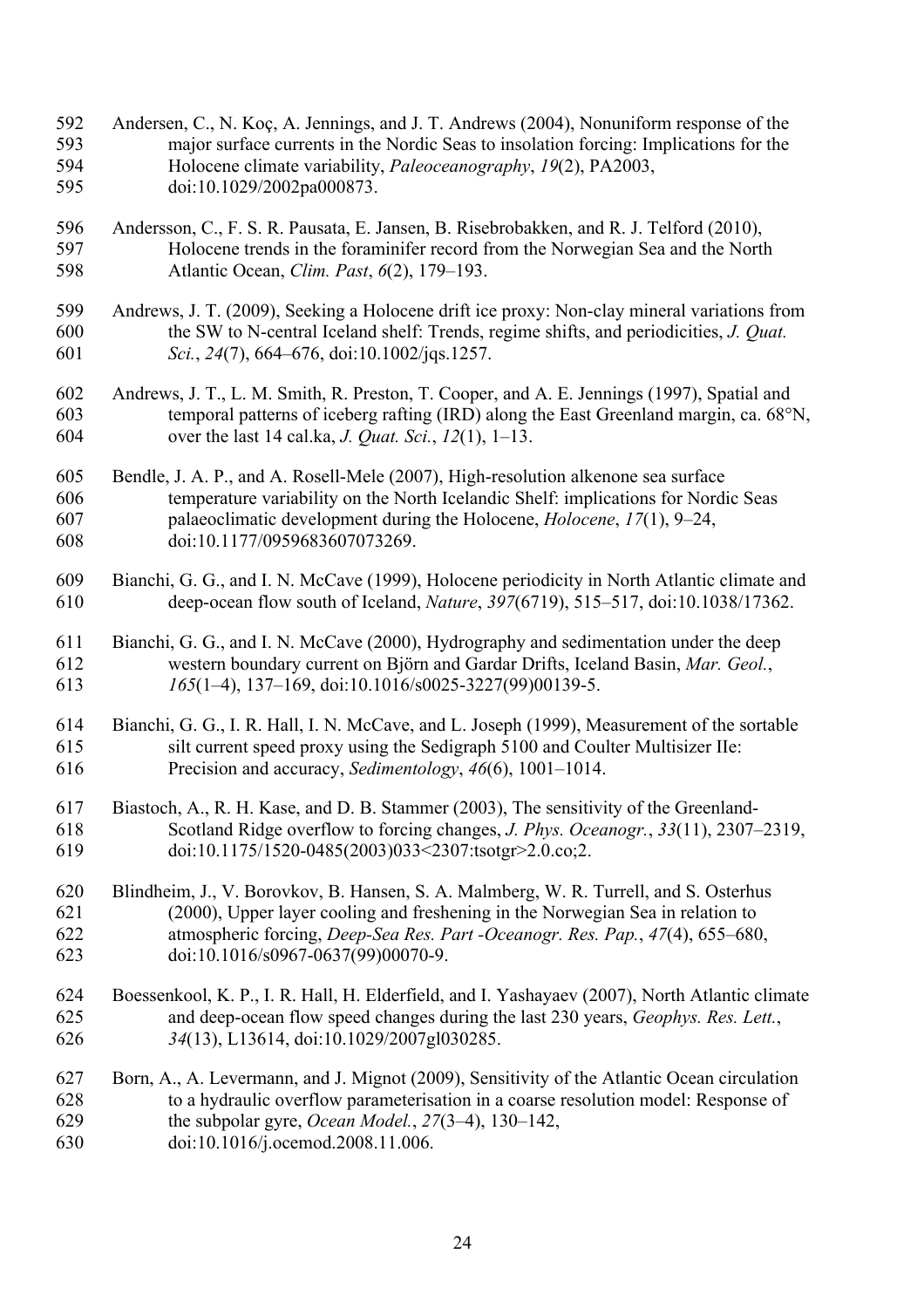- Calvo, E., J. O. Grimalt, and E. Jansen (2002), High resolution U(37)(K) sea surface temperature reconstruction in the Norwegian Sea during the Holocene, *Quat. Sci. Rev.*, *21*(12-13), 1385–1394, doi:10.1016/s0277-3791(01)00096-8.
- Delworth, T. L., and M. E. Mann (2000), Observed and simulated multidecadal variability in the Northern Hemisphere, *Clim. Dyn.*, *16*(9), 661–676, doi:10.1007/s003820000075.
- Denton, G. H., and W. Karlén (1973), Holocene climatic variations—Their pattern and possible cause, *Quat. Res.*, *3*(2), 155–205, doi:10.1016/0033-5894(73)90040-9.
- Dickson, B., J. Meincke, and P. Rhines (2008), *Arctic–Subarctic Ocean Fluxes Defining the Role of the Northern Seas in Climate*, The Inflow of Atlantic Water, Heat, and Salt to the Nordic Seas Across the Greenland–Scotland Ridge, Springer Netherlands.
- Dickson, R., J. Lazier, J. Meincke, P. Rhines, and J. Swift (1996), Long-term coordinated changes in the convective activity of the North Atlantic, *Prog. Oceanogr.*, *38*(3), 241– 295.
- Dickson, R. R., and J. Brown (1994), The production of North Atlantic Deep Water: Sources, rates, and pathways, *J Geophys Res*, *99*(C6), 12319–12341, doi:10.1029/94jc00530.
- Eldevik, T., J. E. O. Nilsen, D. Iovino, K. Anders Olsson, A. B. Sando, and H. Drange (2009), Observed sources and variability of Nordic seas overflow, *Nat. Geosci.*, *2*(6), 406–410, doi:10.1038/ngeo518.
- Ellison, C. R. W., M. R. Chapman, and I. R. Hall (2006), Surface and Deep Ocean Interactions During the Cold Climate Event 8200 Years Ago, *Science*, *312*(5782), 1929–1932, doi:10.1126/science.1127213.
- Fagel, N., C. Hillaire-Marcel, M. Humblet, R. Brasseur, D. Weis, and R. Stevenson (2004), Nd and Pb isotope signatures of the clay-size fraction of Labrador Sea sediments during the Holocene: Implications for the inception of the modern deep circulation pattern, *Paleoceanography*, *19*(3), PA3002, doi:10.1029/2003PA000993.
- Fogelqvist, E., J. Blindheim, T. Tanhua, S. Osterhus, E. Buch, and F. Rey (2003), Greenland- Scotland overflow studied by hydro-chemical multivariate analysis, *Deep-Sea Res. Part -Oceanogr. Res. Pap.*, *50*(1), 73–102, doi:10.1016/s0967-0637(02)00131-0.
- Giraudeau, J., A. E. Jennings, and J. T. Andrews (2004), Timing and mechanisms of surface and intermediate water circulation changes in the Nordic Seas over the last 10,000 years: a view from the North Iceland shelf, *Quat. Sci. Rev.*, *23*(20–22), 2127–2139, doi:10.1016/j.quascirev.2004.08.011.
- Gray, S. T., L. J. Graumlich, J. L. Betancourt, and G. T. Pederson (2004), A tree-ring based reconstruction of the Atlantic Multidecadal Oscillation since 1567 AD, *Geophys. Res. Lett.*, *31*(12), doi:10.1029/2004gl019932.

 Hall, I. R., G. G. Bianchi, and J. R. Evans (2004), Centennial to millennial scale Holocene climate-deep water linkage in the North Atlantic, *Quat. Sci. Rev.*, *23*(14-15), 1529– 1536.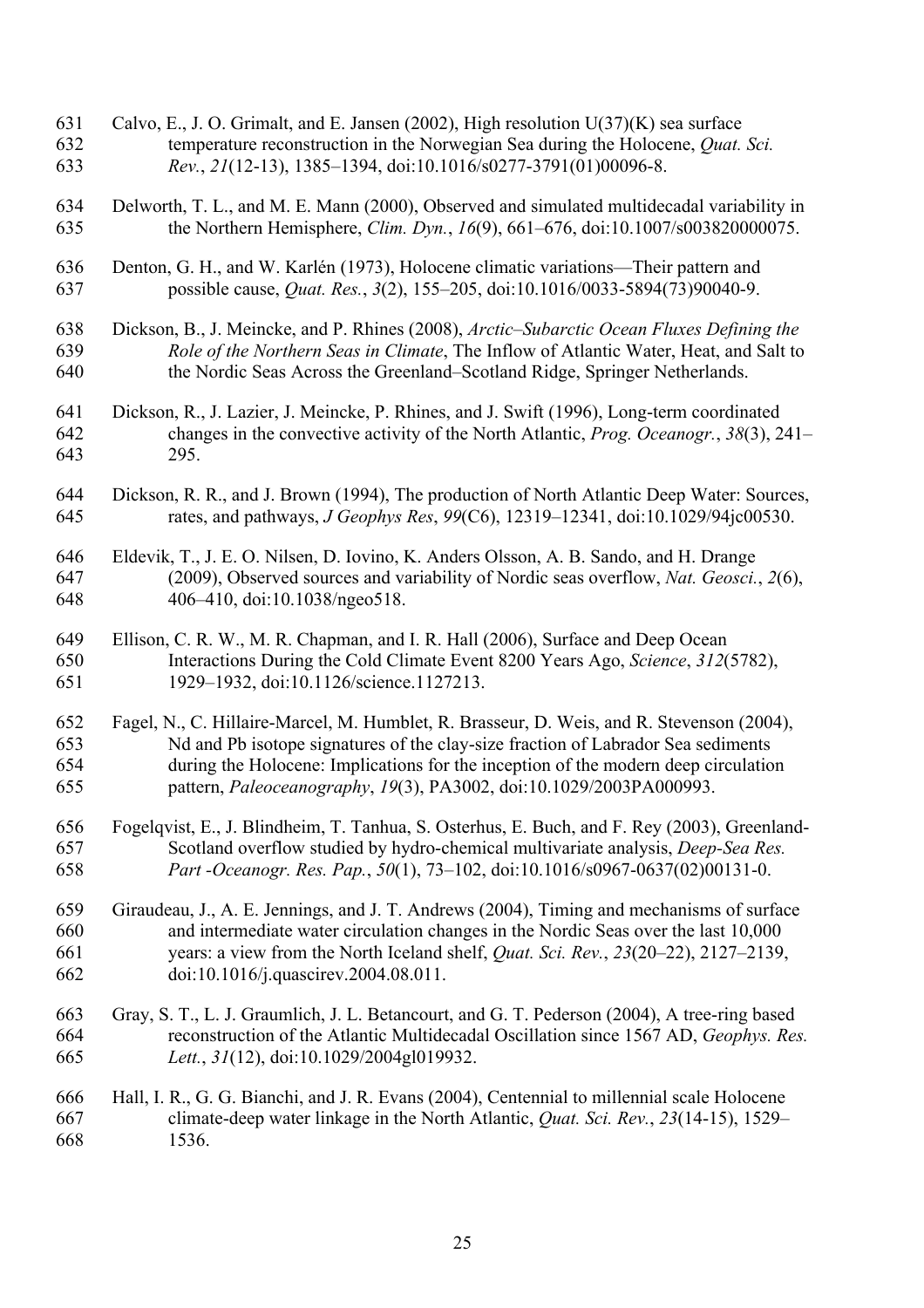- Hansen, B., and S. Osterhus (2007), Faroe Bank Channel overflow 1995-2005, *Prog. Oceanogr.*, *75*(4), 817–856, doi:10.1016/j.pocean.2007.09.004.
- Hansen, B., W. R. Turrell, and S. Osterhus (2001), Decreasing overflow from the Nordic seas into the Atlantic Ocean through the Faroe Bank channel since 1950, *Nature*, *411*(6840), 927–930, doi:10.1038/35082034.
- Hansen, B., S. Østerhus, D. Quadfasel, and W. Turrell (2004), Already the Day After Tomorrow?, *Science*, *305*(5686), 953–954, doi:10.1126/science.1100085.
- Hansen, B., H. Hátún, R. Kristiansen, S. M. Olsen, and S. Østerhus (2010), Stability and forcing of the Iceland-Faroe inflow of water, heat, and salt to the Arctic, ., 6, 1013- 1026, doi:10.5194/os-6-1013-2010, 2010., , *6*, 1013–1026.
- Haslett, J., and A. Parnell (2008), A simple monotone process with application to radiocarbon-dated depth chronologies, *J. R. Stat. Soc. Ser. C Appl. Stat.*, *57*(4), 399– 418, doi:10.1111/j.1467-9876.2008.00623.x.
- Holliday, N. P., S. Bacon, J. Allen, and E. L. McDonagh (2009), Circulation and transport in the western boundary currents at Cape Farewell, Greenland, *J. Phys. Oceanogr.*, *39*(8), 1854–1870, doi:10.1175/2009JPO4160.1.
- Jackson, M. G., N. Oskarsson, R. G. Trønnes, J. F. McManus, D. W. Oppo, K. Grönvold, S. R. Hart, and J. P. Sachs (2005), Holocene loess deposition in Iceland: Evidence for millennial-scale atmosphere-ocean coupling in the North Atlantic, *Geology*, *33*(6), 509–512.
- Jeansson, E., S. Jutterstroem, B. Rudels, L. G. Anderson, K. A. Olsson, E. P. Jones, W. M. Smethie, and J. H. Swift (2008), Sources to the East Greenland Current and its contribution to the Denmark Strait Overflow, *Prog. Oceanogr.*, *78*(1), 12–28, doi:10.1016/j.pocean.2007.08.031.
- Jennings, A., J. Andrews, and L. Wilson (2011), Holocene environmental evolution of the SE Greenland Shelf North and South of the Denmark Strait: Irminger and East Greenland current interactions, *Quat. Sci. Rev.*, *30*(7-8), 980–998.
- Jennings, A. E., K. L. Knudsen, M. Hald, C. V. Hansen, and J. T. Andrews (2002), A mid- Holocene shift in Arctic sea-ice variability on the East Greenland Shelf, *Holocene*, *12*(1), 49–58.
- Jiang, H., M. S. Seidenkrantz, K. L. Knudsen, and J. Eiriksson (2002), Late-Holocene summer sea-surface temperatures based on a diatom record from the north Icelandic shelf, *Holocene*, *12*(2), 137–147, doi:10.1191/0959683602h1529rp.
- Jonsson, S. (1999), The circulation in the northern part of the Denmark Strait and its variability, *CES CM*, *9.*
- Jonsson, S., and H. Valdimarsson (2004), A new path for the Denmark Strait overflow water from the Iceland Sea to Denmark Strait, *Geophys. Res. Lett.*, *31*(3), L03305, doi:10.1029/2003gl019214.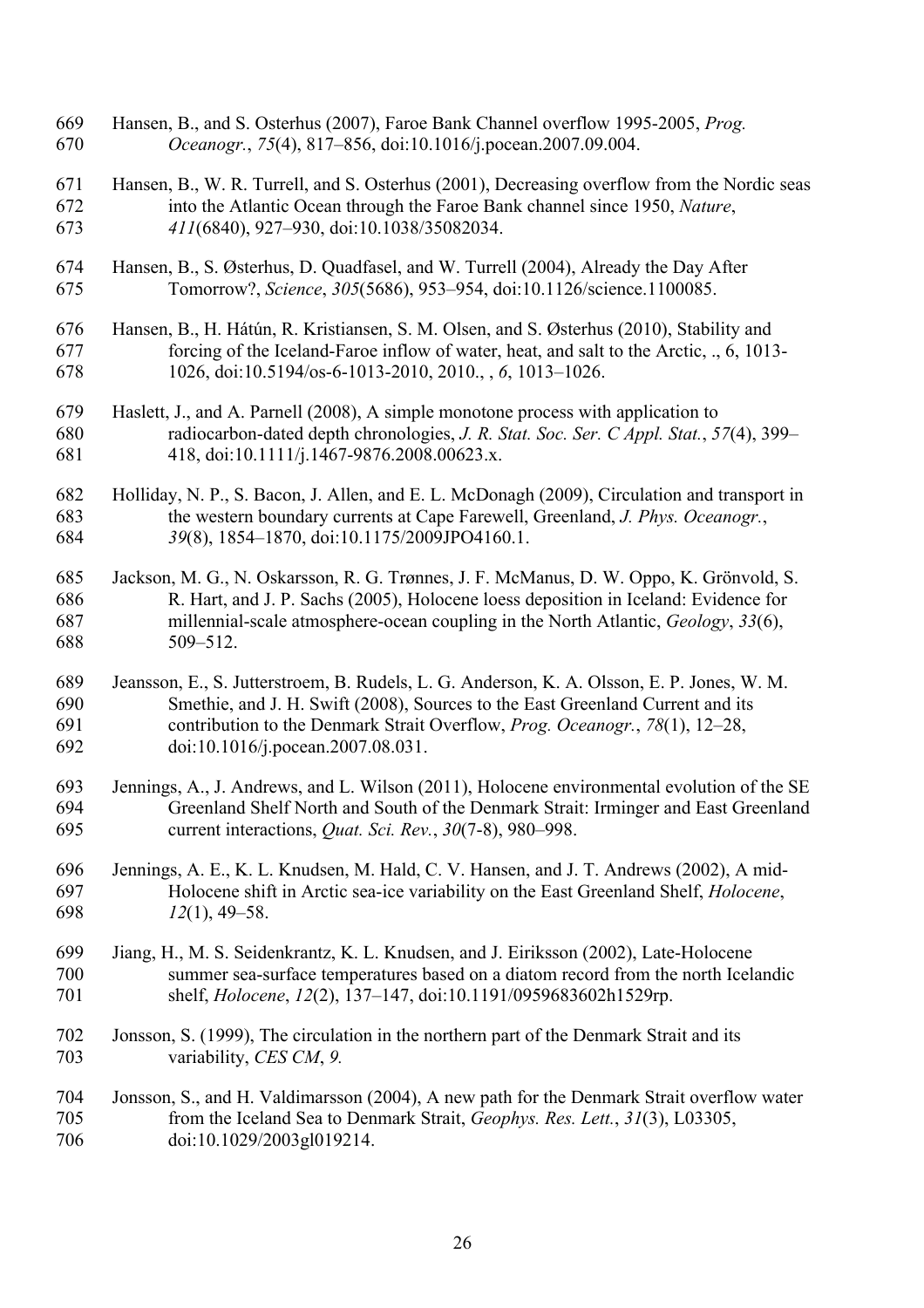- Kissel, C., A. Van Toer, C. Laj, E. Cortijo, and E. Michel (2013), Variations in the strength of the North Atlantic bottom water during Holocene, *Earth Planet. Sci. Lett.*, *369– 370*(0), 248–259, doi:10.1016/j.epsl.2013.03.042.
- Knight, J. R., R. J. Allan, C. K. Folland, M. Vellinga, and M. E. Mann (2005), A signature of persistent natural thermohaline circulation cycles in observed climate, *Geophys. Res. Lett.*, *32*(20), doi:10.1029/2005gl024233.
- Kobashi, T., K. Kawamura, J. P. Severinghaus, J. Barnola, T. Nakaegawa, B. M. Vinther, S. J. Johnsen, and J. E. Box (2011), High variability of Greenland surface temperature over the past 4000 years estimated from trapped air in an ice core, *Geophys. Res. Lett.*, *38*(21).
- Kohl, A. (2010), Variable source regions of Denmark Strait and Faroe Bank Channel overflow waters, *Tellus Ser. -Dyn. Meteorol. Oceanogr.*, *62*(4), 551–568, 719 doi:10.1111/j.1600-0870.2010.00454.x.
- Kohl, A., R. H. Kaese, D. Stammer, and N. Serra (2007), Causes of changes in the Denmark strait overflow, *J. Phys. Oceanogr.*, *37*(6), 1678–1696, doi:10.1175/jpo3080.1.
- Kuhlbrodt, T., A. Griesel, M. Montoya, A. Levermann, M. Hofmann, and S. Rahmstorf (2007), On the driving processes of the Atlantic meridional overturning circulation, *Rev. Geophys.*, *45*(2), RG2001, doi:10.1029/2004RG000166.
- Lamy, F., H. W. Arz, G. C. Bond, A. Bahr, and J. Pätzold (2006), Multicentennial-scale hydrological changes in the Black Sea and northern Red Sea during the Holocene and the Arctic/North Atlantic Oscillation, *Paleoceanography*, *21*(1), PA1008, doi:10.1029/2005PA001184.
- Lohmann, K., J. Mignot, H. R. Langehaug, J. H. Jungclaus, D. Matei, O. H. Otterå, Y. Gao, T. L. Mjell, U. Ninnemann, and H. F. Kleiven (2014), Using simulations of the last millennium to understand climate variability seen in paleo-observations: similar variation of Iceland-Scotland overflow strength and Atlantic Multidecadal Oscillation, *Clim Past Discuss*, *10*(4), 3255–3302, doi:10.5194/cpd-10-3255-2014.
- Macrander, A., U. Send, H. Valdimarsson, S. Jónsson, and R. H. Käse (2005), Interannual changes in the overflow from the Nordic Seas into the Atlantic Ocean through Denmark Strait, *Geophys. Res. Lett.*, *32*(6), L06606, doi:10.1029/2004gl021463.
- Mann, M. E., and J. M. Lees (1996), Robust estimation of background noise and signal detection in climatic time series, *Clim. Change*, *33*(3), 409–445, 739 doi:10.1007/bf00142586.
- Mann, M. E., Z. Zhang, S. Rutherford, R. S. Bradley, M. K. Hughes, D. Shindell, C. Ammann, G. Faluvegi, and F. Ni (2009), Global Signatures and Dynamical Origins of the Little Ice Age and Medieval Climate Anomaly, *Science*, *326*(5957), 1256–1260, doi:10.1126/science.1177303.
- Mauritzen, C. (1996), Production of dense overflow waters feeding the North Atlantic across the Greenland-Scotland Ridge. Part 1: Evidence for a revised circulation scheme, *Deep Sea Res. Part Oceanogr. Res. Pap.*, *43*(6), 769–806, doi:10.1016/0967- 0637(96)00037-4.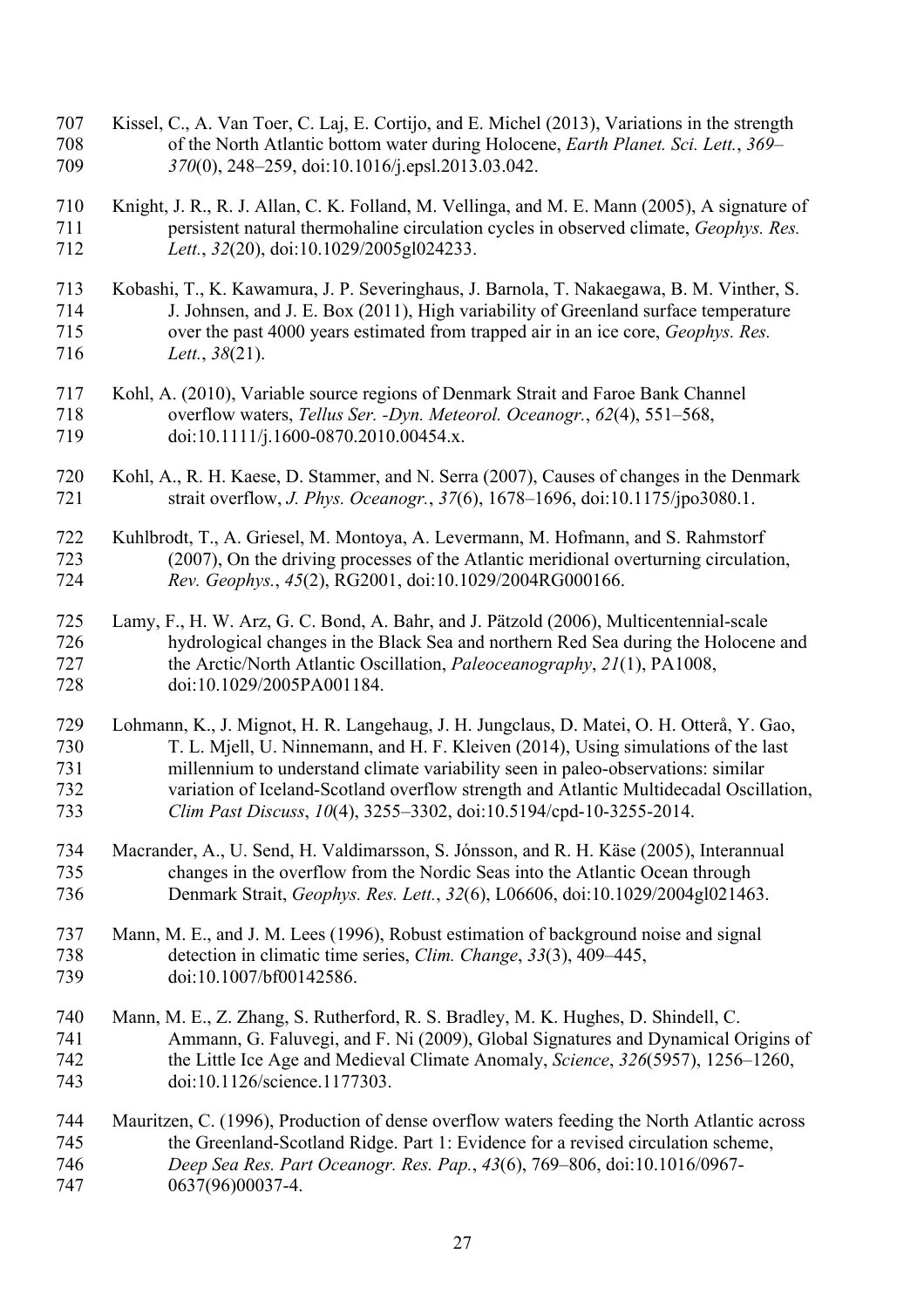- Mayewski, P. A. (2004), Holocene climate variability, *Quat Res*, *62*, 243–255, 749 doi:10.1016/j.yqres.2004.07.001.
- Mayewski, P. A., L. D. Meeker, M. S. Twickler, S. Whitlow, Y. Qinzhao, W. Berry Lyons, and M. Prentice (1997), Major features and forcing of high-latitude Northern Hemisphere atmospheric circulation using a 110 000-year-long glaciochemical series, *J. Geophys. Res.*, *102*(C12), 26345–26366.
- McCave, I. N. (2004), *CD159 Cruise Report*.
- McCave, I. N., and I. R. Hall (2006), Size sorting in marine muds: Processes, pitfalls, and prospects for paleoflow-speed proxies, *Geochem. Geophys. Geosystems*, *7*(10), 757 Q10N05, doi:10.1029/2006gc001284.
- McCave, I. N., B. Manighetti, and S. G. Robinson (1995), Sortable Silt and Fine Sediment Size/Composition Slicing: Parameters for Palaeocurrent Speed and Palaeoceanography, *Paleoceanography*, *10*(3), 593–610, doi:10.1029/94pa03039.
- Meincke, J. (1983), The Modern Current Regime Across the Greenland-Scotland Ridge, in *Structure and Development of the Greenland-Scotland Ridge*, vol. 8, edited by M. P. Bott, S. Saxov, M. Talwani, and J. Thiede, pp. 637–650, Springer US.
- Moffa-Sanchez, P., A. Born, I. R. Hall, and D. J. R. Thornalley (2014a), Solar forcing of North Atlantic surface temperature and salinity over the last millennium, *Nat. Geosci.*
- Moffa-Sanchez, P., I. R. Hall, S. Barker, D. J. R. Thornalley, and I. Yashayaev (2014b), Surface changes in the Eastern Labrador Sea around the onset of the Little Ice Age, *Paleoceanography*, doi:10.1002/2013PA002523.
- Moros, M., K. Emeis, B. Risebrobakken, I. Snowball, A. Kuijpers, J. McManus, and E. Jansen (2004), Sea surface temperatures and ice rafting in the Holocene North Atlantic: climate influences on northern Europe and Greenland, *Quat. Sci. Rev.*, *23*(20–22), 2113–2126, doi:10.1016/j.quascirev.2004.08.003.
- Moros, M., J. T. Andrews, D. D. Eberl, and E. Jansen (2006), Holocene history of drift ice in the northern North Atlantic: Evidence for different spatial and temporal modes, *Paleoceanography*, *21*(2), doi:10.1029/2005PA001214.
- Mudelsee, M. (2003), Estimating Pearson's correlation coefficient with bootstrap confidence interval from serially dependent time series, *Math. Geol.*, *35*(6), 651–665.
- Müller, J., K. Werner, R. Stein, K. Fahl, M. Moros, and E. Jansen (2012), Holocene cooling culminates in sea ice oscillations in Fram Strait, *Quat. Sci. Rev.*, *47*(0), 1–14, doi:10.1016/j.quascirev.2012.04.024.
- Nesje, A., J. A. Matthews, S. O. Dahl, M. S. Berrisford, and C. Andersson (2001), Holocene glacier fluctuations of Flatebreen and winter-precipitation changes in the Jostedalsbreen region, western Norvay, based on glaciolacustrine sediment records, *The Holocene*, *11*(3), 267–280.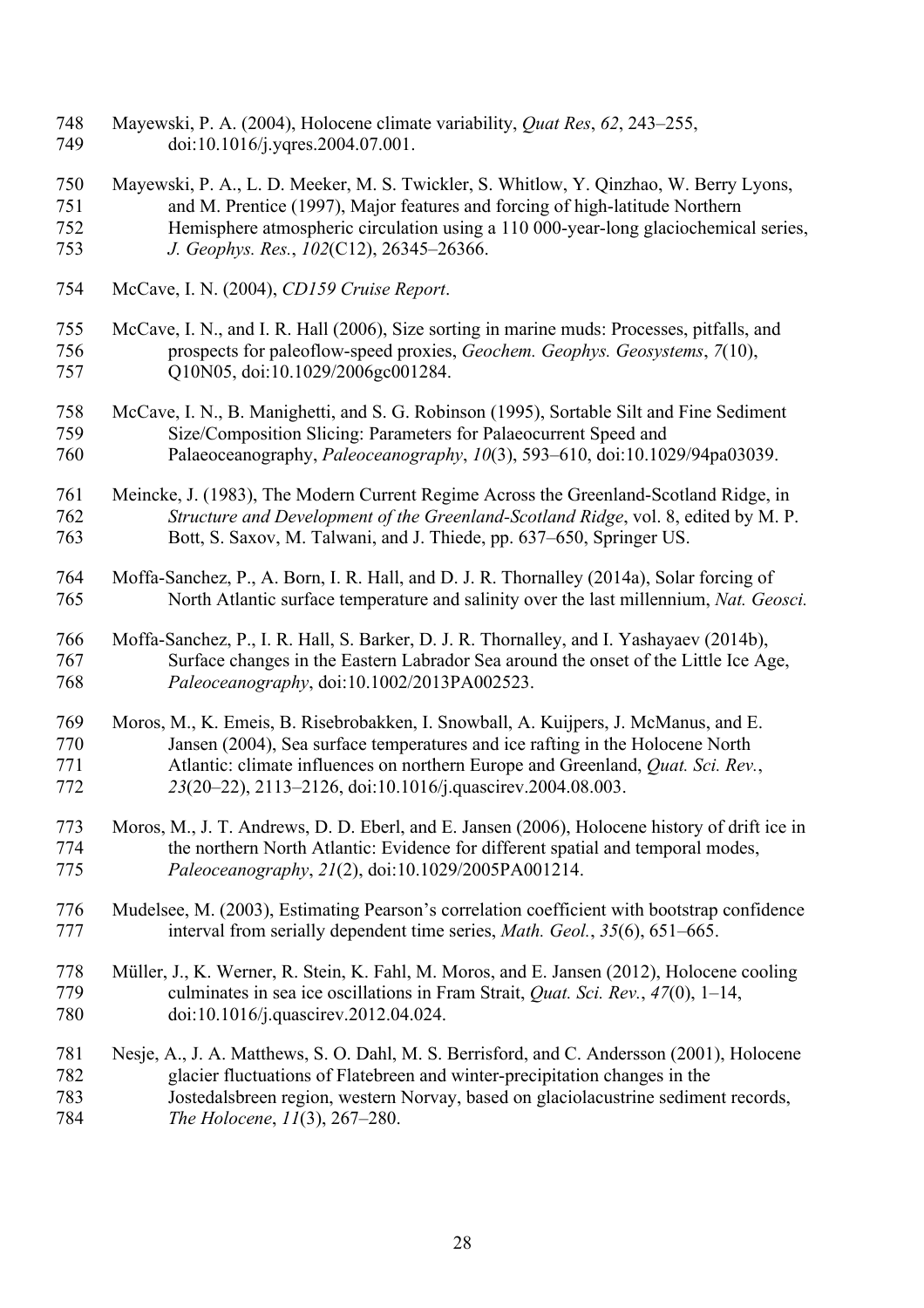- Ólafsdóttir, S., A. E. Jennings, A. Geirsdóttir, J. Andrews, and G. H. Miller (2010), Holocene variability of the North Atlantic Irminger current on the south- and northwest shelf of Iceland, *Mar. Micropaleontol.*, *77*(3-4), 101–118.
- Olsen, J., N. J. Anderson, and M. F. Knudsen (2012), Variability of the North Atlantic Oscillation over the past 5,200 years, *Nat. Geosci*, *5*(11), 808–812.
- Olsen, S. M., B. Hansen, D. Quadfasel, and S. Osterhus (2008), Observed and modelled stability of overflow across the Greenland-Scotland ridge, *Nature*, *455*(7212), 519– 522.
- Pardoiguzquiza, E., M. Chicaolmo, and F. J. Rodrigueztovar (1994), CYSTRATI A COMPUTER-PROGRAM FOR SPECTRAL-ANALYSIS OF STRATIGRAPHIC SUCCESSIONS, *Comput. Geosci.*, *20*(4), 511–584, doi:10.1016/0098- 3004(94)90080-9.
- Parnell, A. C., C. E. Buck, and T. K. Doan (2011), A review of statistical chronology models for high-resolution, proxy-based Holocene palaeoenvironmental reconstruction, *Quat. Sci. Rev.*, *30*(21–22), 2948–2960, doi:10.1016/j.quascirev.2011.07.024.
- 800 Perner, K., M. Moros, J. M. Lloyd, A. Kuijpers, R. J. Telford, and J. Harff (2011), Centennial scale benthic foraminiferal record of late Holocene oceanographic variability in Disko Bugt, West Greenland, *Quat. Sci. Rev.*, *30*(19-20), 2815–2826.
- Price, J. F., and M. O. Baringer (1994), OUTFLOWS AND DEEP-WATER PRODUCTION BY MARGINAL SEAS, *Prog. Oceanogr.*, *33*(3), 161–200, doi:10.1016/0079- 6611(94)90027-2.
- 806 Rahmstorf, S., J. E. Box, G. Feulner, M. E. Mann, A. Robinson, S. Rutherford, and E. J. Schaffernicht (2015), Exceptional twentieth-century slowdown in Atlantic Ocean overturning circulation, *Nat. Clim Change*, *5*(5), 475–480.
- Rasmussen, T. L., and E. Thomsen (2014), Brine formation in relation to climate changes and ice retreat during the last 15,000 years in Storfjorden, Svalbard, 76–78°N, *Paleoceanography*, *29*(10), 2014PA002643, doi:10.1002/2014PA002643.
- Reimer, P. J. et al. (2013), IntCal13 and Marine13 Radiocarbon Age Calibration Curves 0– 50,000 Years cal BP, *Radiocarb. Vol 55 No 4 2013*.
- Renssen, H., H. Goosse, and T. Fichefet (2005), Contrasting trends in North Atlantic deep- water formation in the Labrador Sea and Nordic Seas during the Holocene, *Geophys. Res. Lett.*, *32*(8), L08711, doi:10.1029/2005GL022462.
- Rimbu, N., G. Lohmann, J. H. Kim, H. W. Arz, and R. Schneider (2003), Arctic/North Atlantic Oscillation signature in Holocene sea surface temperature trends as obtained from alkenone data, *Geophys. Res. Lett.*, *30*(6), 1280, doi:10.1029/2002gl016570.
- Risebrobakken, B., E. Jansen, C. Andersson, E. Mjelde, and K. Hevrøy (2003), A high- resolution study of Holocene paleoclimatic and paleoceanographic changes in the Nordic Seas, *Paleoceanography*, *18*(1), 17–1.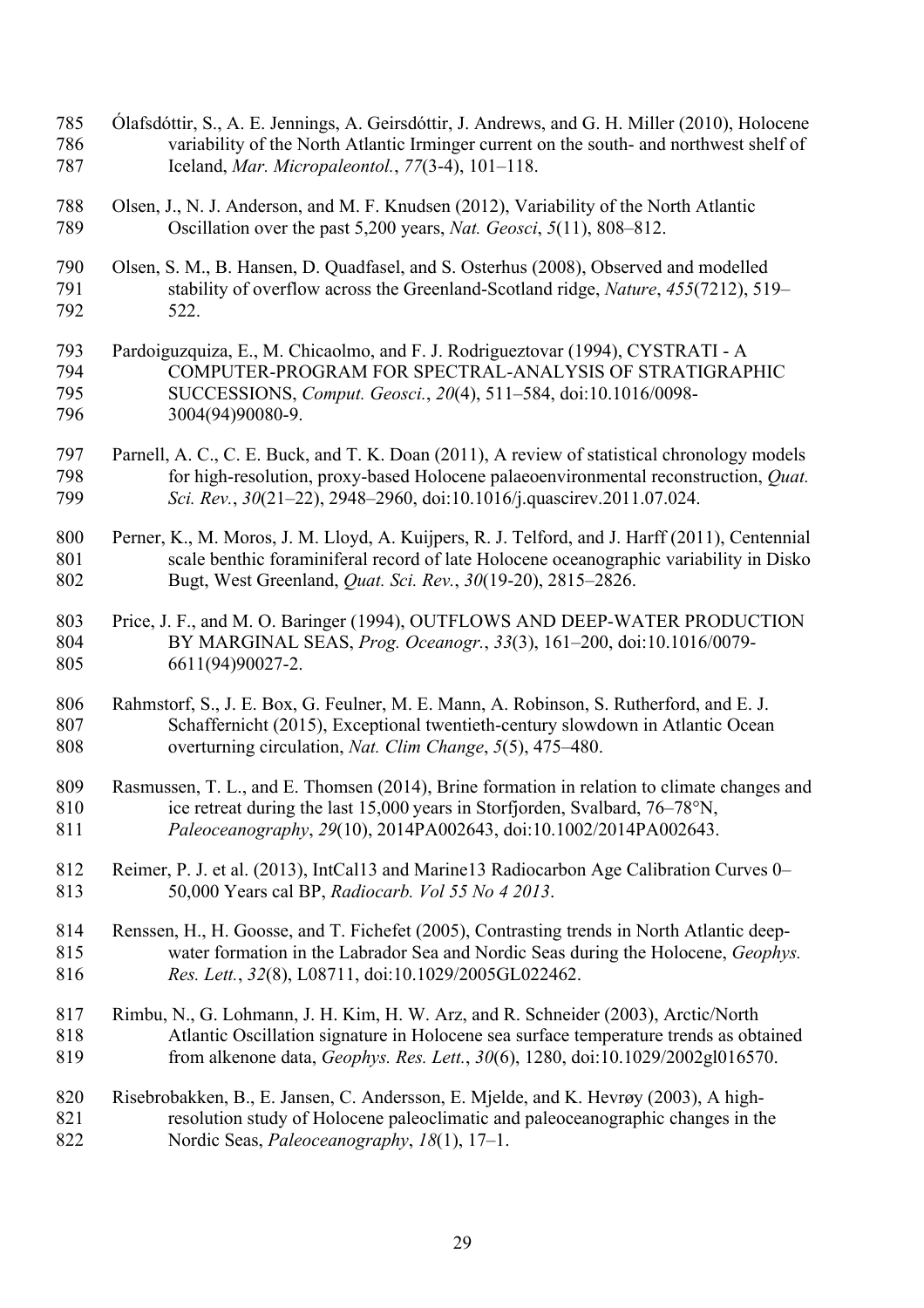- Risebrobakken, B., M. Moros, E. V. Ivanova, N. Chistyakova, and R. Rosenberg (2010), Climate and oceanographic variability in the SW Barents Sea during the Holocene, *Holocene*, *20*(4), 609–621, doi:10.1177/0959683609356586.
- Rossby, T. (1996), The North Atlantic Current and surrounding waters: At the crossroads, *Rev. Geophys.*, *34*(4), 463–481, doi:10.1029/96RG02214.
- Rudels, B., E. Fahrbach, J. Meincke, G. Budeus, and P. Eriksson (2002), The East Greenland Current and its contribution to the Denmark Strait overflow, *Ices J. Mar. Sci.*, *59*(6), 1133–1154, doi:10.1006/jmsc.2002.1284.
- Sandø, A. B., J. E. Ø. Nilsen, T. Eldevik, and M. Bentsen (2012), Mechanisms for variable North Atlantic–Nordic seas exchanges, *J. Geophys. Res. Oceans*, *117*(C12), C12006, doi:10.1029/2012JC008177.
- Schlesinger, M. E., and N. Ramankutty (1994), An oscillation in the global climate system of period 65-70 years, *Nature*, *367*(6465), 723–726, doi:10.1038/367723a0.
- Schlitzer, R. (2014), *Ocean Data View*, Ocean Data View, http://odv.awi.de.
- Sejrup, H. P., H. Haflidason, and J. T. Andrews (2011), A Holocene North Atlantic SST record and regional climate variability, *Quat. Sci. Rev.*, *30*(21-22), 3181–3195, doi:10.1016/j.quascirev.2011.07.025.
- Serra, N., R. H. KÄSe, A. KÖHl, D. Stammer, and D. Quadfasel (2010), On the low- frequency phase relation between the Denmark Strait and the Faroe-Bank Channel overflows, *Tellus A*, *62*(4), 530–550, doi:10.1111/j.1600-0870.2010.00445.x.
- Sicre, M. A., J. Jacob, U. Ezat, S. Rousse, C. Kissel, P. Yiou, J. Eiríksson, K. L. Knudsen, E. Jansen, and J. L. Turon (2008a), Decadal variability of sea surface temperatures off North Iceland over the last 2000 years, *Earth Planet. Sci. Lett.*, *268*(1-2), 137–142, doi:10.1016/j.epsl.2008.01.011.
- Sicre, M.-A., P. Yiou, J. Eiriksson, U. Ezat, E. Guimbaut, I. Dahhaoui, K.-L. Knudsen, E. Jansen, and J.-L. Turon (2008b), A 4500-year reconstruction of sea surface temperature variability at decadal time-scales off North Iceland, *Quat. Sci. Rev.*, *27*(21-22), 2041–2047, doi:10.1016/j.quascirev.2008.08.009.
- Stocker, T. F., D. Qin, G.-K. Plattner, M. Tignor, S. K. Allen, A. Boschung, A. Nauels, Y. Xia, V. Bex, and P. M. Midgley (2013), *IPCC, 2013: Climate Change 2013: The Physical Science Basis. Contribution of Working Group I to the Fifth Assessment Report of the Intergovernmental Panel on Climate Change*, Cambridge University Press, Cambridge., Cambridge, United Kingdom and New York, NY, USA.
- Strass, V. H., E. Fahrbach, U. Schauer, and L. Sellmann (1993), FORMATION OF DENMARK STRAIT OVERFLOW WATER BY MIXING IN THE EAST GREENLAND CURRENT, *J. Geophys. Res.-Oceans*, *98*(C4), 6907–6919, doi:10.1029/92jc02732.
- Swift, J. H., and K. Aagaard (1981), Seasonal transitions and water mass formation in the Iceland and Greenland seas, *Deep Sea Res. Part Oceanogr. Res. Pap.*, *28*(10), 1107– 1129, doi:10.1016/0198-0149(81)90050-9.